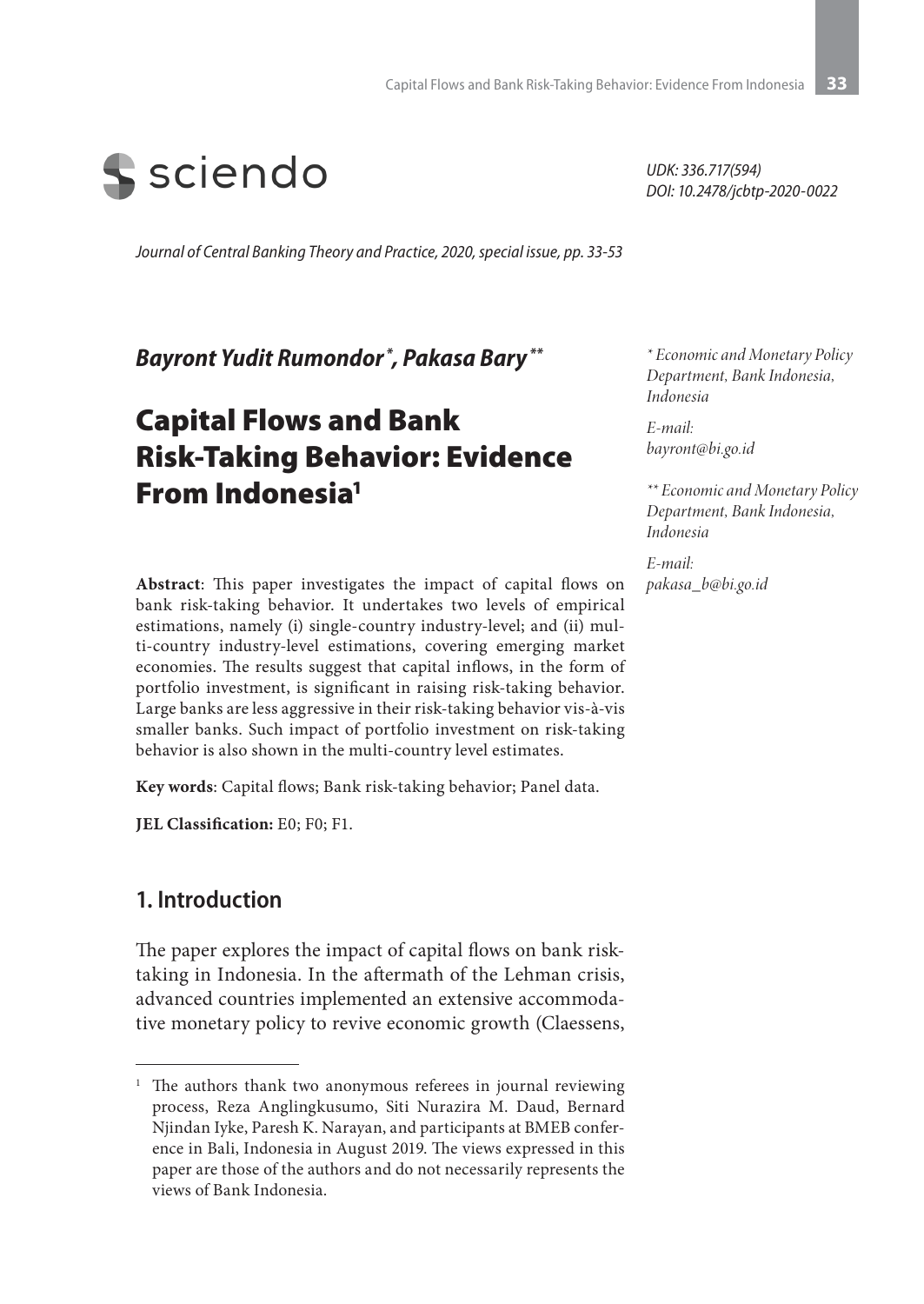Kose, Laeven & Valenci, 2013). This has become important given the implications of a weakened financial system on general economic activity and social welfare (Apergis, 2019).<sup>2</sup> As a result, central banks in those countries employed unconventional methods of monetary policy through assets purchase programs, known as quantitative easing.3 This phenomenon induced large and volatile international capital flows, including to emerging economies (Ahmed and Zlate, 2014), such as Indonesia (Figure 1).



**Figure 1: The FED quantitative easing and Indonesia capital flows**

The figure shows capital flows in Indonesia before and after the implementation of the Federal Reserve System (FED) quantitative easing policy. The sample period is from 2000 to 2015.

Source: IMF, World Bank, CPB Netherland Bureau for Economic Policy Analysis, Bloomberg, BI Staff Calculation

International capital flows have consequences on the real and financial volatilities across countries, the distribution of global risk, and macroeconomic outcomes (Borio & Zhu, 2012).<sup>4</sup> This creates challenges for the monetary authority in its quest to ensure stability in domestic economy. Therefore, understanding the impact of capital flows on domestic risk-taking behavior is important–as it translates into macroeconomic and financial fluctuations.

<sup>&</sup>lt;sup>2</sup> Ibrahim (2019a), for instance, emphasize that the size of the financial system determines income distributions in eight Asian countries.

<sup>&</sup>lt;sup>3</sup> Quantitative easing is an aggressive expansion of balance sheets by central banks (Curcuru, Kamin, Li and, Rodriguez, 2018; Park, Ramayand and Shin, 2016)

<sup>4</sup> Padhan and Prabheesh (2019) provide a comprehensive survey on studies developing early warning signals to detect such financial vulnerabilities.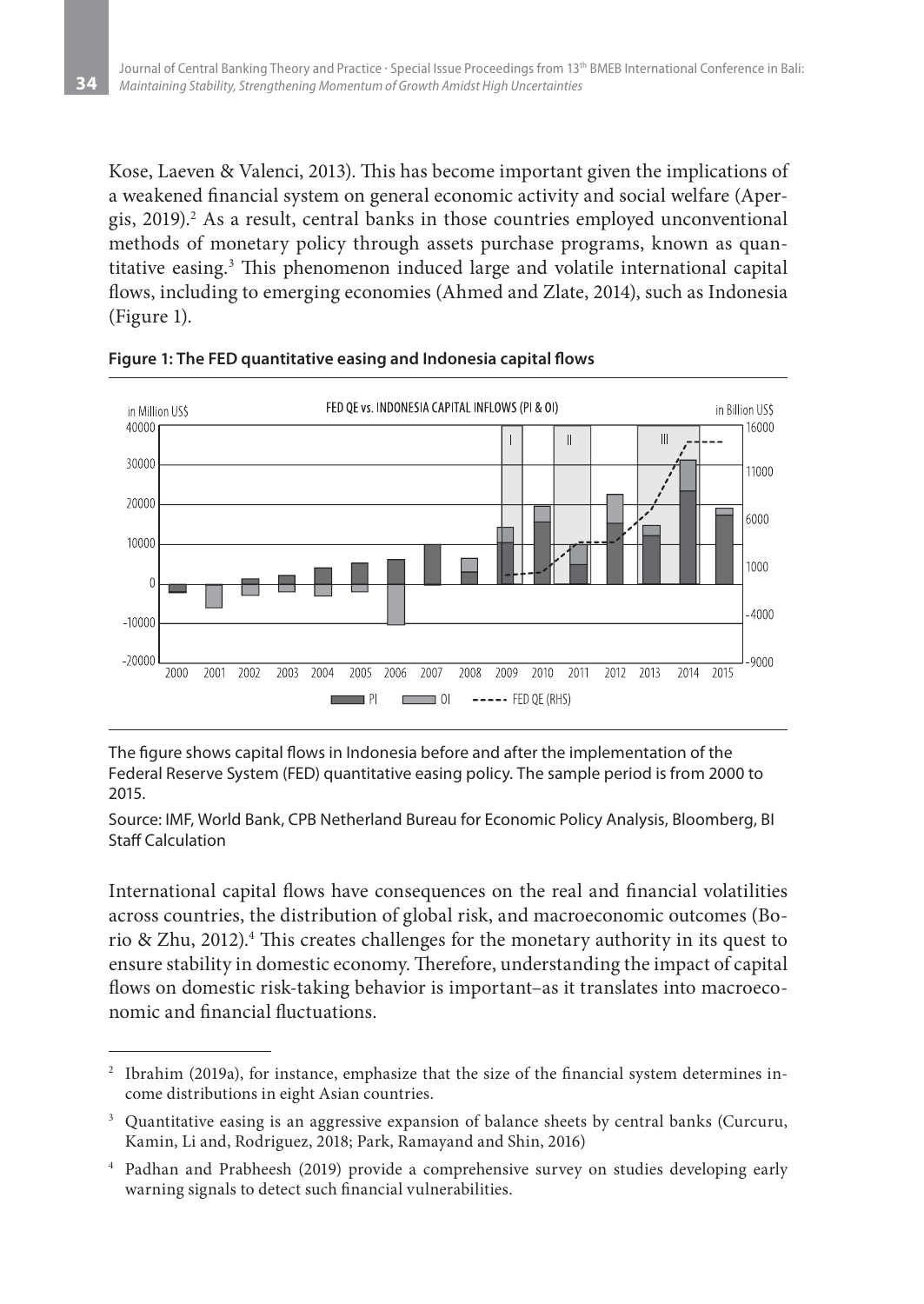Since capital flows are more likely to cause vulnerabilities in economies, where the financial sector is limited yet highly open (Lipschitz et al., 2011;), our empirical analysis focuses on a small emerging market with limited capital controls. Indonesia has all these attributes alongside a sizeable GDP, and hence fits our agenda (Fernandez et al., 2016). In addition, Indonesia is quite appealing because of its financial and macroeconomic history, which includes financial crises and exchange rate volatility (Juhro & Iyke, 2019). Indonesia's banking industry dominates its overall financial market (Indonesia Financial Services Authority, 2016). Moreover, stability of banking sector is important for sustainable economic growth (Rizvi et al., 2019). This narrows our focus to the banking industry. In particular, we examine whether international capital flows influence the risk-taking behavior of this industry.5 We first examine a single-country industry-level data. Then, we extend the analysis to multicountry-level data using 11 emerging economies. This makes our analysis comprehensive and different from prior ones. We note that since our focus is on the financial sector, we discuss only the most liquid type of capital flows. Hence, foreign direct investment is excluded from our analysis. Our study is different from prior ones because it focuses on the impact of capital flows to risk-taking behavior, it relates them directly, whereas previous literatures mainly concentrate on explaining the determinants of capital flows (for instance, Ahmed & Slate, 2014) or on discussing the impact of regulation and other factors on bank behavior (Prasetyo & Sunaryo, 2015; Widiarti, Siregar, & Andati, 2015; Bougatef & Mgadmi, 2016; Mulyaningsih, Daly, & Miranti, 2016; Ibrahim, 2019b).

For the single-country bank-level analysis, we use the 15 banks that are listed on Indonesia Stock Exchange over the period of 2010Q1 to 2017Q3. The multi-country bank-level analysis involves 11 emerging market economies, namely Brazil, India, Indonesia, Korea, Malaysia, Mexico, Philippines, Russia, South Africa, Thailand, Vietnam, over the period of 2010Q1 to 2017Q3. The results indicate that capital inflows, in the form of portfolio investment, are an important determinant of bank risktaking behavior. We show that large banks are less aggressive in their risk-taking behavior vis-à-vis smaller banks. We find these evidence in the multi-country level estimates. Finally, we observe that the effect of portfolio investment on risk-taking behavior is relatively persistent in both samples. Our findings survive robustness checks. In the single-country analysis, we use a dummy to distinguish large from small banks and find the results to hold true. The results hold true again in the multicountry analysis.

<sup>5</sup> See, Rokhim and Min (2020), investigate the effect of funding liquidity on bank risk-taking behavior, Hamid, Azmi and Ali (2020), examine the impact of financial development on bank risk-taking behavior and Li (2019) investigates how bank capital and competitive conditions affect bank risk-taking, using financial data of 7620 banks on 118 countries.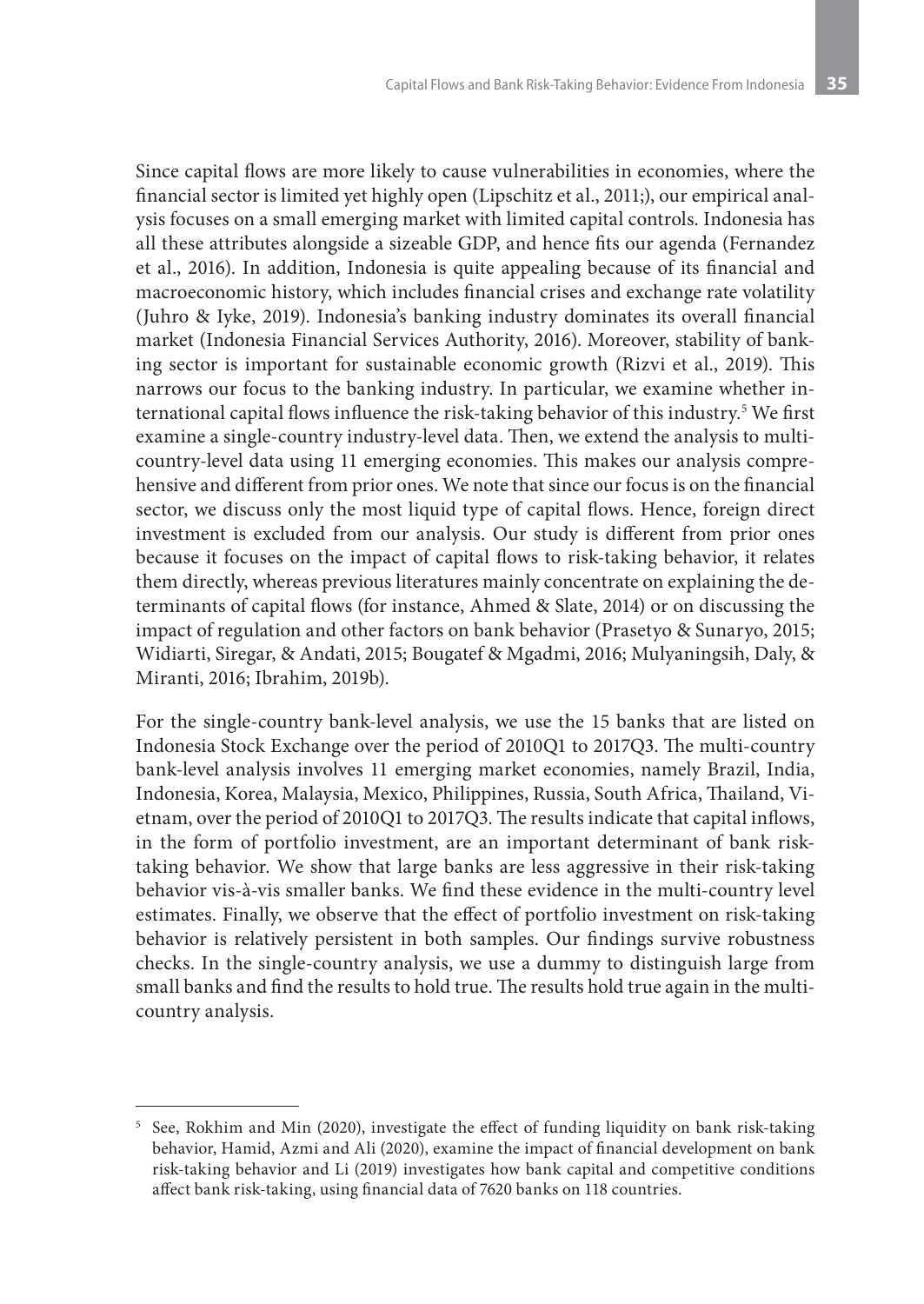Our study is motivated by the limited empirical literature on the impact of capital flows on a domestic economy. Among others, Strieves & Dahl (1992) find positive correlation between changes in risk and capital. Du & Rousse (2018) show that capital flows drive risk structure of interest rates, corporate financing and investment, and aggregate economic activities. Mahdi & Abbes (2018) show a positive bidirectional association between capital and risk of Islamic banks. Pandolfi & Williams (2019) examine the impact of capital flows into the debt market on government bond prices, exchange rates, and liquidity. Based on their uninformative capital Flows Implied by Rebalancings (FIR), the show that capital flows are correlated with higher debt market depth and higher returns following the rebalancings. They further show that capital inflows are correlated with currency appreciations. Bourgain, Pieretti & Zanaj (2012) tests relationship between financial openness, disclosure, and bank risk-taking in several countries, and found interaction among them. In addition, Cubillas & González (2014) also found evidence of link between financial liberalization and bank risk-taking, and Bui & Bui (2019) suggest a nonlinear and heterogeneity of the impact. Our empirical assessment contributes to this broad literature by showing that capital flows are particularly an important determinant of risk-taking behavior of banks in emerging markets small open economies.

From a country-specific perspective, our study is motivated by prior studies examining the impact of international transmission of external shocks. Silalahi, Wibowo & Nurlian (2012) investigate the impact of external shocks on Indonesia's banking industry. They find that these shocks have significant direct and indirect impact on banks' behavior. Ariefianto & Soepomo (2013) compare the bank risk-taking behavior before and after the establishment of the Deposit Insurance Corporation (IDIC). They disaggregate the risk behaviors into three types of risk namely credit risk, market risk and operational risk. Abdullah, Bary, Astrayuda, & Sya'banni (2016) find that monetary policy affects risk-taking behavior in Indonesia. Harahap, Bary, Panjaitan & Satyanugroho (2016) examine the spillovers of shocks originated in the United States (US) and China, including US interest rates and broad money growth onto the Indonesian economy. The show that the main risk to Indonesia's real gross domestic product (GDP) is a shock to the China's real GDP. Hikes in the US interest rate poses the greatest risk to Indonesia's exchange rate in the form of depreciation in the short term, when compared with the US tapering off. Overall, Harahap et al (2016) observe that finance is the dominant transmission channel of US monetary tightening, reducing economic growth in small open economies. Harahap & Bary (2017a) show that global liquidity spills over to the Indonesian economy. They find such spillovers to influence economic indicators. Harahap, Rumondor, Kusuma, & Idham (2017), and Harahap and Bary (2017b) find that financial cycle (credit growth) in Indonesia is influenced by global financial cycles (capital inflows). However, none of these studies examine the impact of capital flows and banking risk-taking behavior in Indonesia—a research gap that our study fills.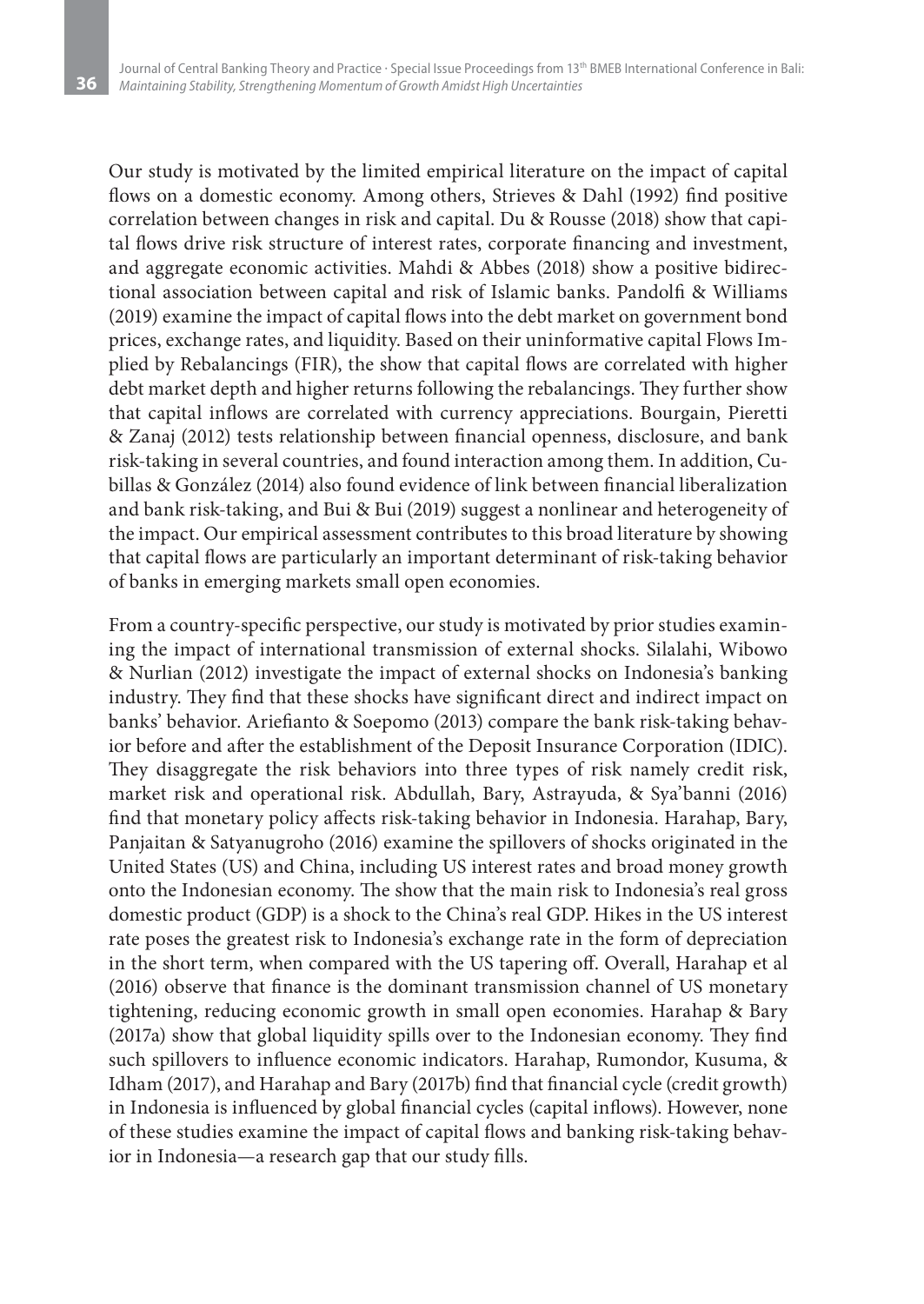This paper is organized as follows. Section 2 develops the conceptual framework. Section 3 outlines our methodology, which includes specifications and data. Section 4 presents the results. Section 5 concludes.

# **2. Conceptual Framework**

The theoretical connection between capital flows and risk-taking stems from the very meaning of risk-taking. Borio & Zhu (2012) defines the term "risk-taking channel" of monetary policy as the impact of monetary policy on the willingness of market participants to take on risk exposures, thereby influencing financial conditions and ultimately influencing real economic decisions. Since it influences financial conditions and real economic decisions, risk-taking behavior should be a concern of the policy-maker, particularly during monetary policy formulation.

Traditionally, there are several channels through which capital flows may trigger risk-taking in a domestic financial market, particularly represented by an increase of bank lending. First, through the balance sheet channel, capital inflows decrease domestic interest rates, and hence raise bank lending (Angelopoulou & Gibson, 2009). Second, through the financial market channel, capital inflows, particularly in the form of portfolio investment, increase financial asset prices and asset volume (Kim & Yang, 2011). An increase in asset prices and volume raises collateral value and hence raises bank lending (European Central Bank, 2000). Third, through the real sector channel, capital flows may increase corporate debt, business activities, and consequently corporate revenues (Igan et al., 2016). This raises the net worth of corporations, and, in turn, bank lending to corporate sector (Villacorta, 2017). Fourth, through the market confidence channel, capital inflows are correlated with higher market expectations, which raise asset prices, corporate credit worthiness, and bank lending (Borio and Disyatat, 2010).

Shrives & Dahl (1992) develop the empirical framework connecting the response of banks to capital inflow dynamics. This framework has since become the standard tool for analyzing banking behavior. Closely related studies to ours are those of Bougatef & Mgadmi (2016) and Witowschi & Luca (2016), which analyze bank behavior in Middle East and North African Banks and European bank, respectively. Others, including Bruno & Shin (2015a, b), and Igan & Tan (2015), construct various forms of the framework, when studying bank risk-taking behavior, or the implications of capital inflows. Lane & McQuade (2015) show that domestic credit growth in European countries is strongly related to net debt inflows but not to net equity inflows.

Our specifications and estimations rest on these theoretical and empirical connections between capital inflows and bank risk-taking. We hypothesize that, all things equal, capital inflows determine bank risk-taking behavior in Indonesia. We outline, in the next section, the empirical specifications used to test this hypothesis.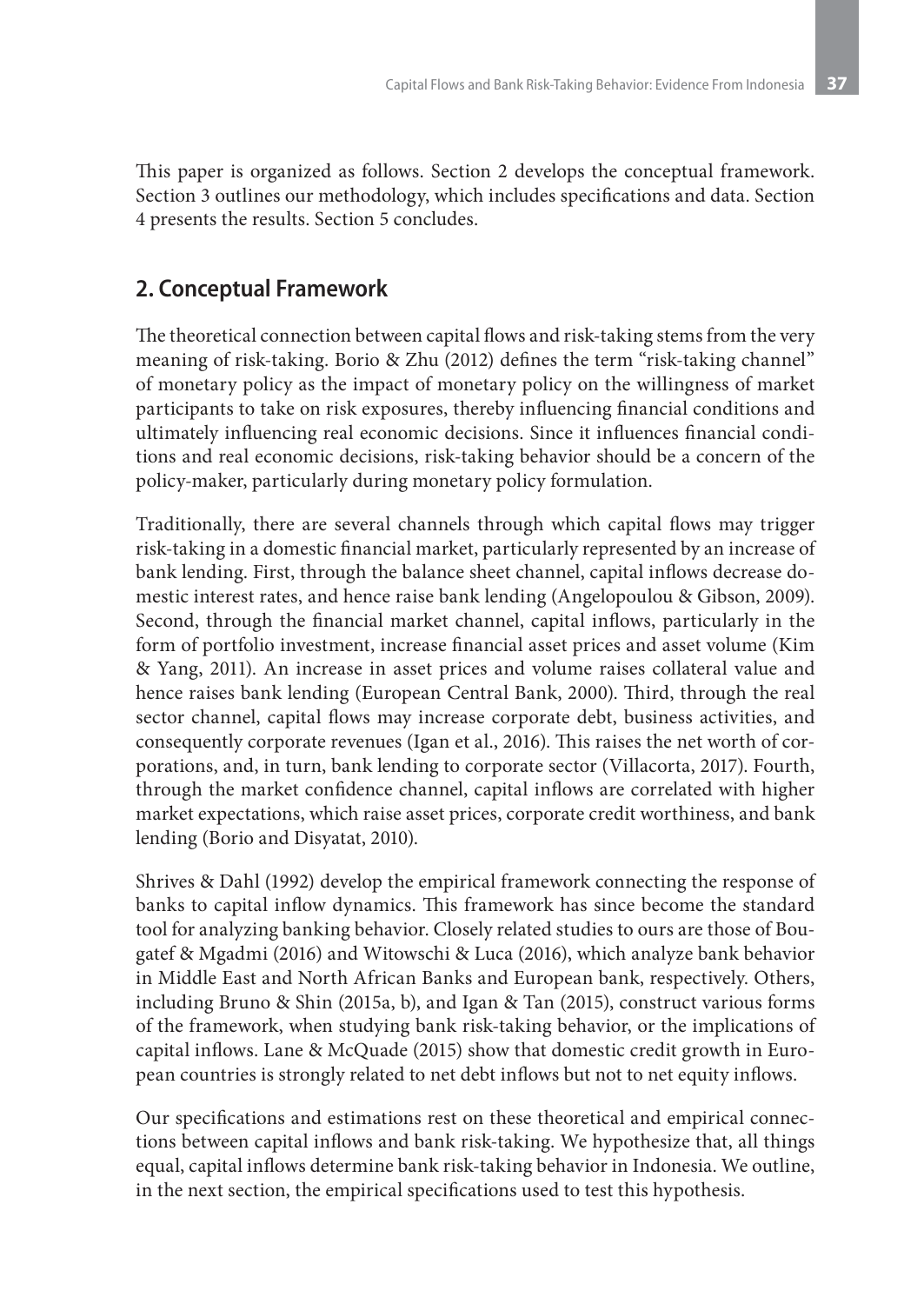### **3. Methodology**

### **3.1. Specification**

Our empirical specifications follow Bougatef & Mgadmi (2016). Unlike theirs, our focus is on bank risk-taking behavior. Therefore, we replace the capital regulation variable with capital flow variable. We make an assumption that the loan supply of a bank is log-linearly related to risk-taking behavior. In theory, risk-taking is often associated with lending standard, and the amount of bank lending.6 Bank lending is riskier than other main asset alternative—central bank or government placement. Hence, this assumption is justified. Thus, loan supply is modelled as

$$
C_S = \frac{E_R}{1 - \frac{1+r}{1+f}\varphi} \tag{1}
$$

where the bank is assumed to be both a lender and a borrower (Bruno & Shin, 2015b). The bank is further assumed to borrow from a global bank, and lends to a local borrower (Bruno & Shin, 2015b).

We assume further that (i) risk-taking behavior is log-linearly related to loan supply,

$$
R = C_s^{\mu} \tag{2}
$$

where  $\mu$  is parameter, and (ii) "own funds" is affected by size and liquidity of the banks,

$$
E_R = Size^{\delta}Liquidity^{\gamma}
$$
 (3)

where  $\delta$  and  $\gamma$  are parameters.

Next suppose, for simplicity, that

$$
1 - \frac{1+r}{1+f} \varphi = \frac{1}{\theta Flow^{\rho}}
$$
 (4)

which justifies standard intuition about the relationship between interest rate differentials and capital flows. The parameters, *θ* and *ρ* are parameters, and *Flow* is capital flow. Substituting equation (2), (3) and (4) to (1) yields

$$
R = Size^{\mu\delta} Liquidity^{\mu\gamma} \theta^{\mu} Flow^{\mu\rho} \tag{5}
$$

<sup>6</sup> Lending standard refers to credit qualification threshold determined by the bank, which may vary across time period or with another bank.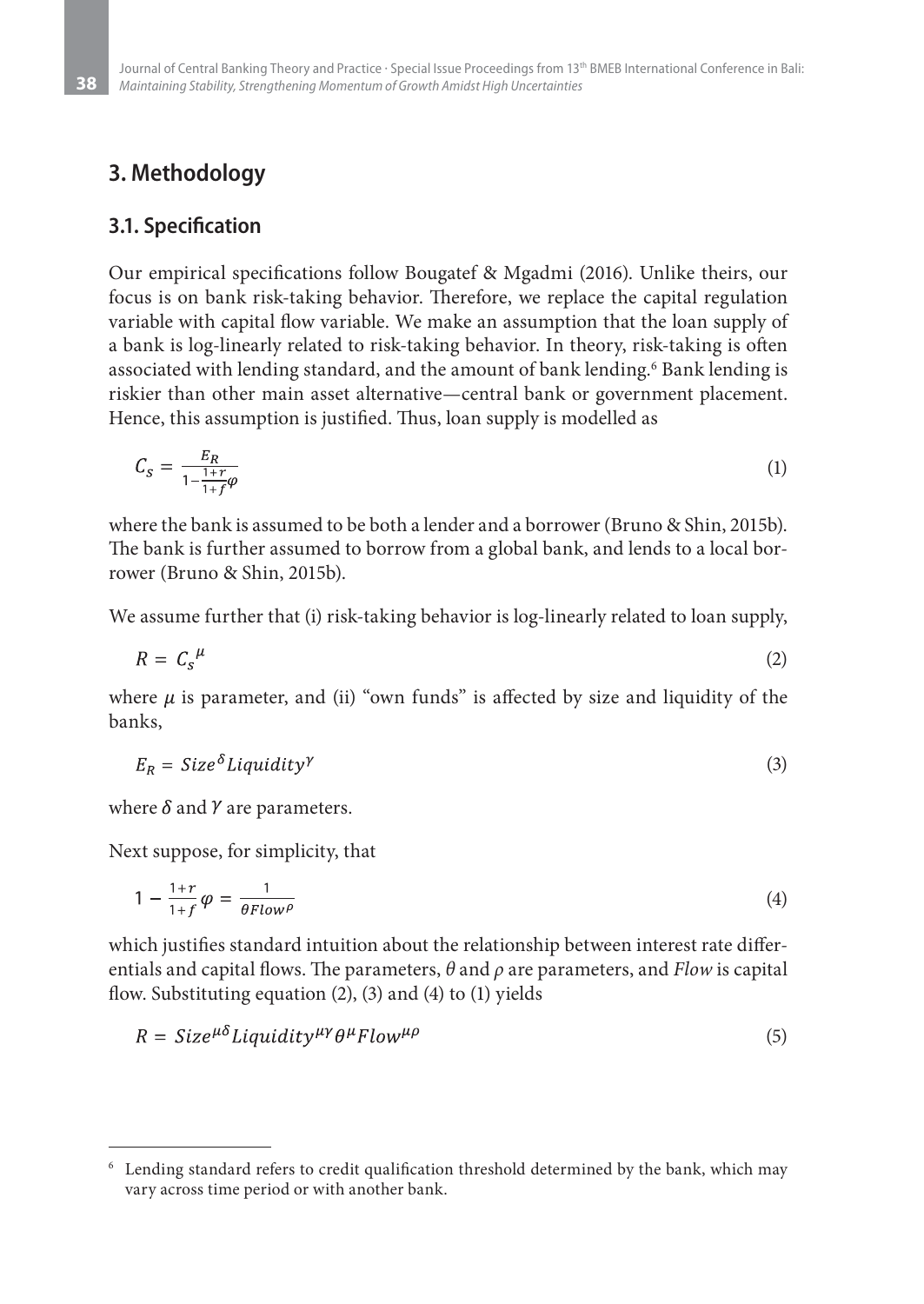Taking logarithms, adding time and cross-sectional dimensions, adding error terms, and separating the type of capital inflows, yields the following

$$
R_{it} = \alpha_i + \beta_1 Size_{it} + \beta_2 Liquidity_{it} + \beta_3 OI_t + \beta_4 PI_t + u_{it}
$$
\n(6)

where  $\alpha_i = \mu \log \theta_i$ ,  $\beta_1 = \mu \delta$  and  $\beta_2 = \mu \gamma$ . Note that we remove the logarithm operator on size and liquidity to keep the specification tidy.  $OI$  and  $PI$  are cross-sectional invariant variables and components of capital flows, which are other investments<sup>7</sup> and portfolio investment liabilities, respectively.  $u_{i}$  is an error term.

As mentioned earlier, we exclude fixed investment because it is not a "liquid" capital. In our estimations, we add return on assets (ROA) as a variable affecting "own funds". Besides, we sum  $OI_{_t}$  and  $PI_{_t}$  and include the result as one variable. Consistent with Bougatef & Mgadmi (2016), we use loan to deposit ratio as our measure of liquidity.

Our single-country bank-level analysis estimates equation (6) as a Seemingly Unrelated Regression (SUR) across cross-sectional units. This allows contemporaneous correlation between cross-sectional residuals. This is because risk-taking behaviors are likely to be correlated among competing banks, especially for banks that operate within a particular economy as a relevant market. We test this assumption empirically.

In addition, for the multi-country-level analysis, we use dynamic panel data estimators developed by Arellano & Bond (1991). Bank risk-taking behaviors are unlikely to be correlated across countries. Hence, the SUR weighting may not be required in this setting. The dynamic regression estimators allow us to overcome potential dynamic panel bias in multi-country specifications. Note that equation (6) is the general static version of the specification. A dynamic version is obtained by adding a lag dependent variable, and consequently estimating short-run, instead of long-run parameters.<sup>8</sup> The dynamic version is the one we estimated using the Arellano-Bond estimator.

A concern using the dynamic panel estimator is that the estimates are not efficient when the time period is considerable larger than the number of cross-sections. Hence, to ensure robustness, we report both fixed-effect and dynamic panel estimates for the multi-country specifications.

<sup>7</sup> Other investments refer to International Monetary Fund (IMF's) Balance of Payment classification, which is a transaction/position that is not included in portfolio and fixed investment.

<sup>8</sup> Long-run parameters are obtained by adjusting short-run parameters with parameters of lag dependent variables.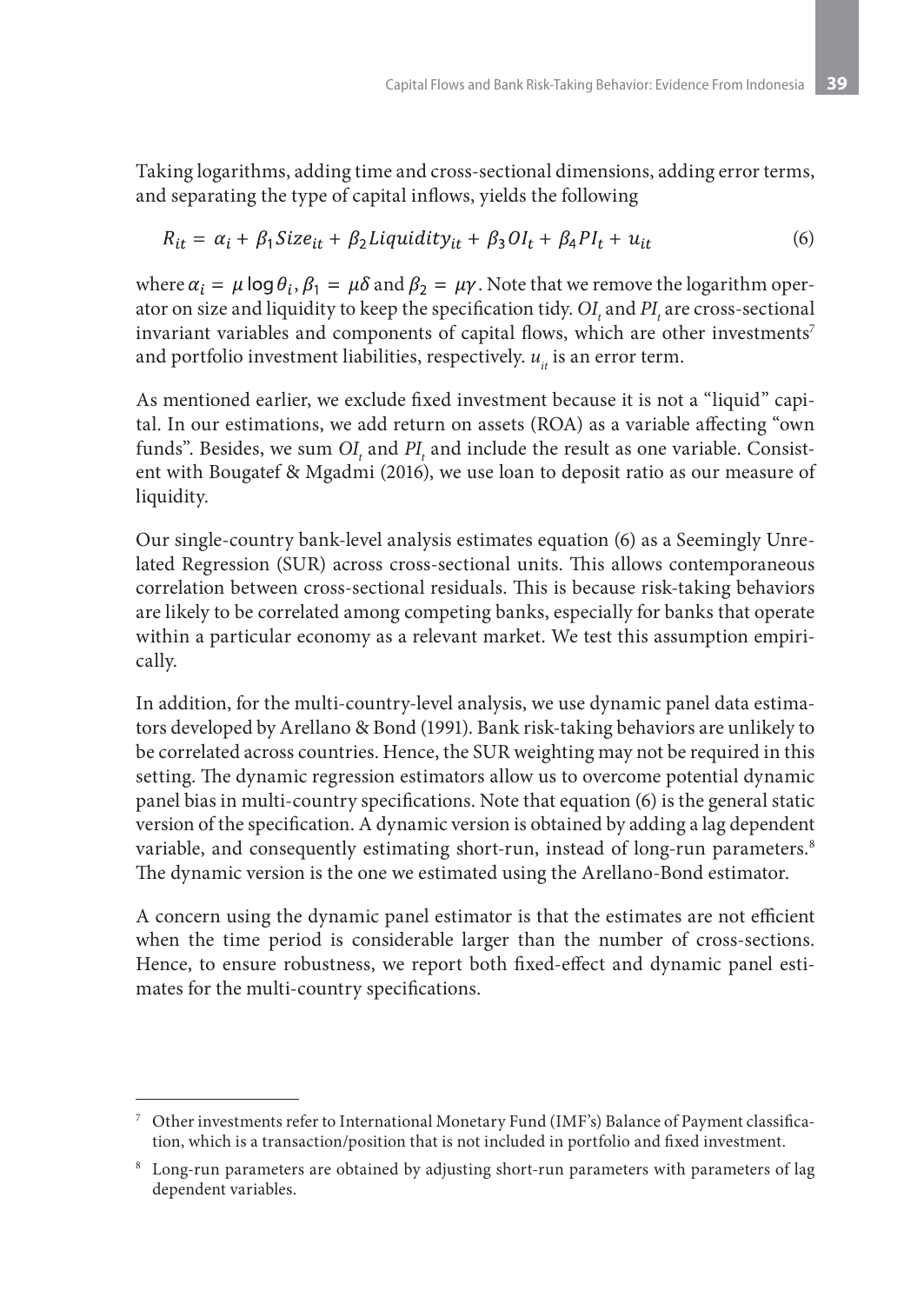### **3.2. Data**

Our single-country bank-level sample covers 15 banks operating in Indonesia. These banks are listed on the Indonesia Stock Exchange over the period of 2010Q1 to 2017Q3. We retrieve the data from Bloomberg and Indonesia Financial Service Authority's (FSA's) website. The sample period is mainly due to data availability. We consider only these 15 banks because their data are publicly available. We obtained data on capital flows from the International Financial Statistics of the IMF.

The multi-country-level dataset is quarterly and covers the of 2010Q1 to 2017Q3. The sample covers Brazil, India, Indonesia, Korea, Malaysia, Mexico, Philippines, Russia, South Africa, Thailand, Vietnam. The countries are selected based on data availability. The data are sourced from the International Financial Statistics and the Financial Soundness Indicators of the IMF.

The measurement of risk is subject to debate. For example, Aggarwal and Jacques (2001) and Bougatef & Mgadmi (2016) use the ratio of loan loss provisions to total assets to measure risk. However, since our paper focuses on risk-taking behavior rather than the anticipation of credit risk, we use risk weighted assets to total asset as the measure of risk. This is in line with prior studies such as Shrieves & Dahl (1992), Das & Ghosh (2004), and Abdullah et al (2016).

Following Abdullah et al (2016), we compute bank risk-taking as representing the ratio of risk-weighted assets to total assets,

$$
R_t = \sum_{i}^{n} \frac{a_{it}}{A_t} R_{it} \tag{7}
$$

where bank risk is  $R_t$ ,  $a_{it}$  is volume of asset type  $i$   $(i = 1, 2, ...n)$  at time  $t$ ,  $A_t$  is total asset at time t, such that  $A_t = \sum_{i=0}^n a_{it}$ , and  $R_i$  is risk of asset type *i* at time *t*. Thus,  $\frac{a_{it}}{A_t}$ is the ratio of asset *i* type to total assets at time *t*. The equation can be rearranged as

$$
R_t = \frac{1}{A_t} \sum_{i}^{n} a_{it} R_{it} \,. \tag{8}
$$

Denoting  $A_{R,t}$  as risk-weighted assets at time *t*, we have that  $\sum_{i=0}^{n} a_{it} R_{it} = A_{R,t}$ . Hence,

$$
R_t = \frac{A_{R,t}}{A_t} \,. \tag{9}
$$

In other words, the risk related to bank's decision-making in allocating assets can be represented by the ratio of risk-weighted assets to total assets.

A bank's size may impact on its behavior when managing its balance sheet. This is because bank size may influence a bank's ability to diversify its portfolio. Bank size may also relate to a bank's behavior through other channels (such as investment op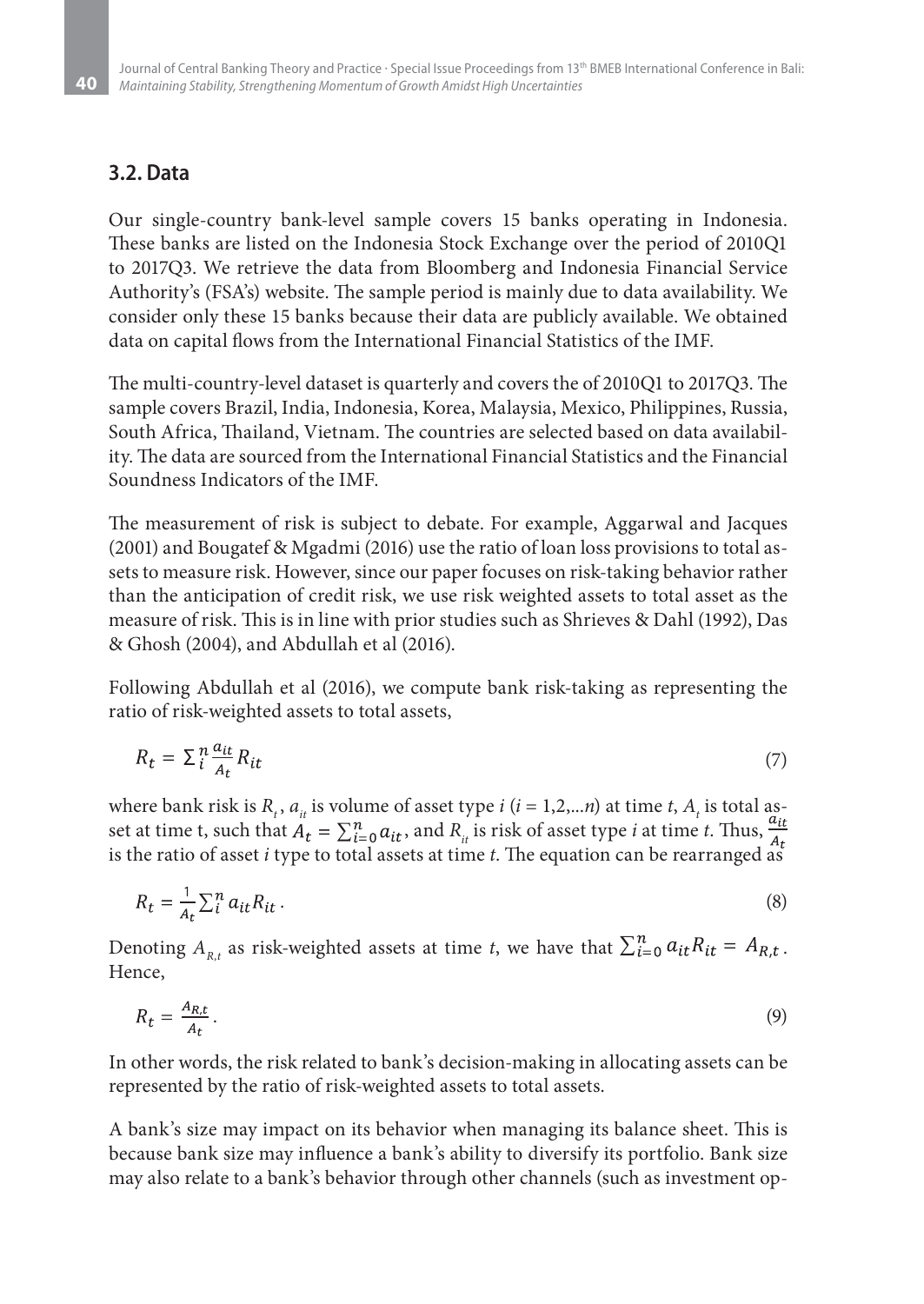portunities and access to capital), as discussed in Rime (2001). Following this rationale, we use total assets to represent bank size. We use return on asset (ROA) instead of return on equity (ROE) to measure bank performance (or profitability). The ROA is a better indicator of how efficient the management uses assets to generate earnings (Bougatef & Mgadmi, 2016). The ROA is computed as the ratio of net income to total assets. We avoid computing this variable by directly collecting the data from Bloomberg and FSA.

In addition, we collect data on loan to deposit ratio (LDR), which represents the ratio of banks loan to third party deposits. The higher values of LDR indicate lower liquidity, since banks aggressively lending to customers. The remaining variables are the components of capital flows,  $OI_{t}$  and  $PI_{t}$ , other investment and portfolio investment liabilities, respectively.

# **4. Analysis**

### **4.1. Descriptive Statistics**

Table 1 shows the summary statistics on the variables used in the study, particularly on Indonesia dataset. The distribution of the data are roughly normal as the mean is relatively similar to the median. The risk data are ranged between 0.11 – 1.61 with the mean of 0.61. The correlations among explanatory variables are weak, as we can see from Table 2. That is, the correlation coefficients are below 0.5. These values suggest the absence of multicollinearity among those variables. We also perform a number of tests and find no evidence of autocorrelation and heteroscedasticity.

|           | Risk | <b>Size</b> | <b>ROA</b> | I DR   |       | PI    |
|-----------|------|-------------|------------|--------|-------|-------|
| Mean      | N 69 | 18 83       | 197        | 8519   | 1918  | 19 28 |
| Median    | 7 69 | 18 76       | 1 84       | 8702   | 1918  | 19 28 |
| Min.      |      | 7 7 4       | N 13       | 5239   | 18 96 | 18.89 |
| Max.      | h    | 20.63.      | 419        | 114.63 | IQ 37 | 1955  |
| Std. Dev. | 16   |             | חס ו       | つち     |       | 16    |

### **Table 1. Descriptive Statistics**

The table shows summary statistics of the variables used in the study. ROA is return to asset, LDR is loan to deposit ratio, OI dan PI are other and portfolio investments, respectively. Min., Max., and Std. Dev. denote, respectively, the minimum, maximum, and standard deviation. The sample period is from 2010Q1 to 2017Q3.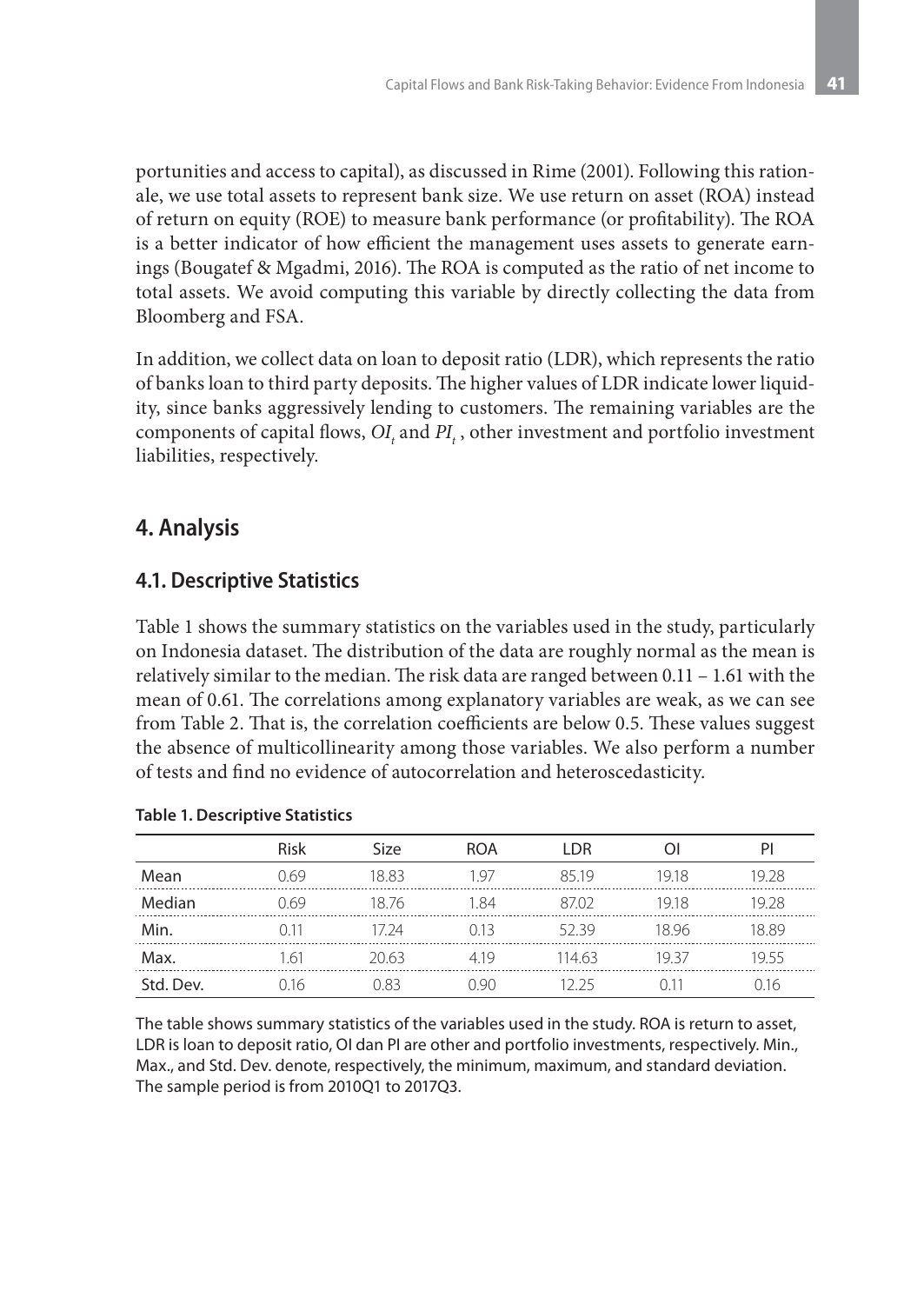#### **Table 2. Correlation Matrix**

|              | ASSET    | <b>DR</b>   | ROA         |             |  |
|--------------|----------|-------------|-------------|-------------|--|
| <b>ASSET</b> |          |             |             |             |  |
| I DR         | 0.015520 |             |             |             |  |
| <b>ROA</b>   | 0.411536 | $-0.161863$ |             |             |  |
|              | 0.079031 | 0.080563    | $-0.032173$ |             |  |
|              |          | -0.008006   | $-0.024367$ | $-0.277981$ |  |

The table shows correlation matrix between variables using full samples. ROA is return to asset, LDR is loan to deposit ratio, OI dan PI are other and portfolio investments, respectively.

### **4.2. Estimates for the Indonesian Banks**

By estimating the specifications using the SUR methodology and applying the Breusch–Pagan Lagrange Multiplier (LM) and Pesaran cross-sectional dependence (CD) tests, we find no evidence of cross-sectional residuals (see Table 3 and 4). This shows that SUR-weighting scheme eliminates any cross-sectional residual correlations. Moreover, the fixed-effects are jointly significant in all specifications as indicated by redundant fixed effects statistics, suggesting that large variations among datasets can be explained by different intercepts across cross-sectional units (see Table 3 and 4). To illustrate this, we find that a pooled estimate yields an R2 of only 30%, whereas a fixed-effects estimate with SUR-weighted residuals yields an R2 above 50%. The inclusion of cross-sectional fixed-effects and then SUR-weighting also raises the significance of the explanatory variables, perhaps making the estimates more robust. Note that the estimates pass the multicollinearity, autocorrelation and heteroscedasticity tests (see Table 3 and 4).<sup>9</sup>

Looking at the results in Table 3, portfolio investment is positive and statistically significant, implying that high portfolio investment raises bank risk-taking. Other investment is not significant, when separated from portfolio investment. However, both of them is jointly significant to raise risk-taking behavior. The estimated signs of the parameters of the controls are generally in line with standard expectations. The bank size is negatively related to risk-taking behavior, suggesting that large banks can diversify and allocate their portfolio easily when compare to small banks. This implies that smaller banks (i.e. banks with lower assets) are more vigilant. Large banks are also expected to be more experienced in managing risks (Altunbas, Carbo, & Machrouh, 2007; Witowschi & Luca, 2016).

Autocorrelation is indicated by DW statistics. For heteroscedasticity is not directly shown on table, however, sum squared residuals of weighted statistics are higher than sum squared residuals in unweighted statistics.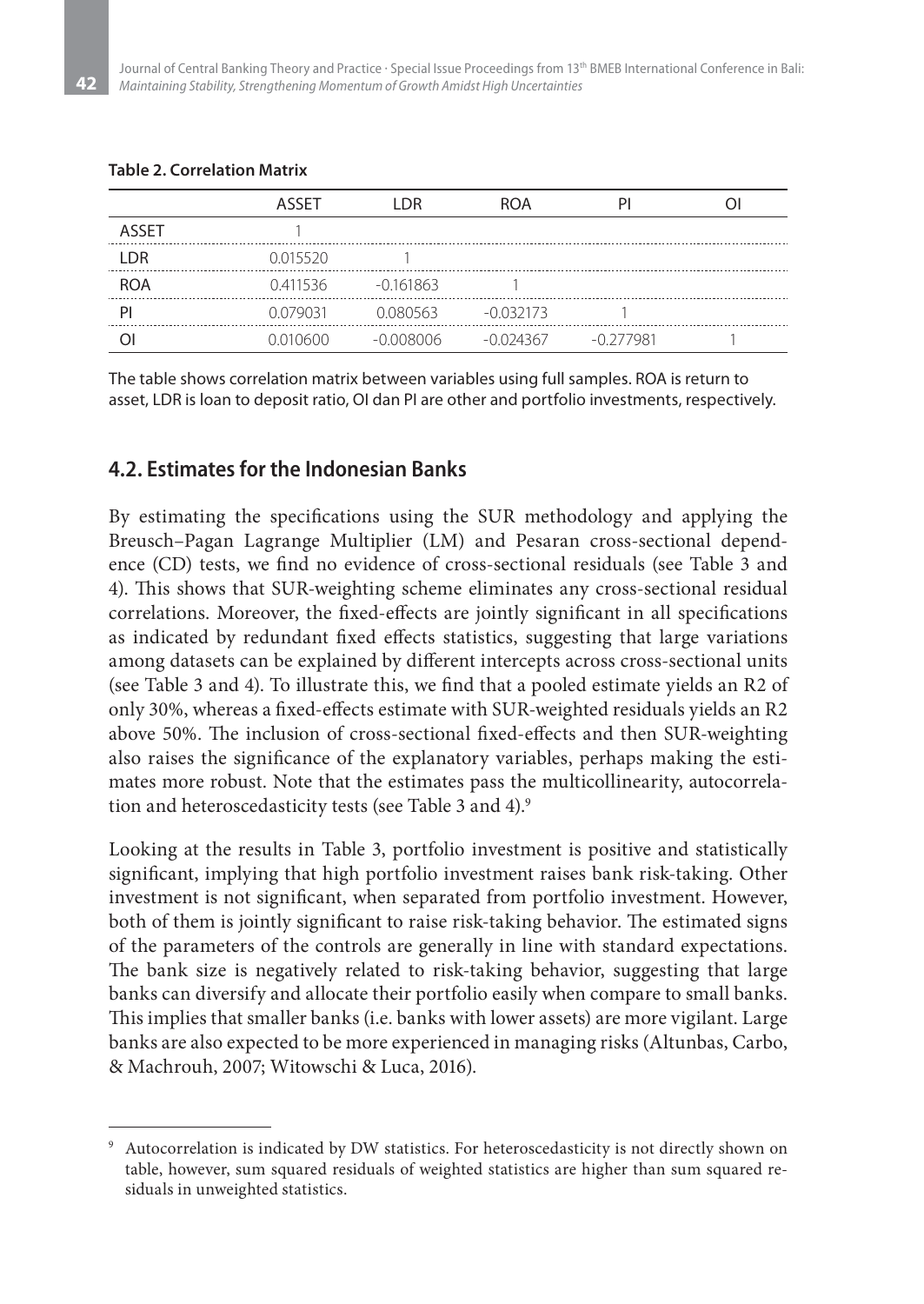|                                          | (1)         | (2)         |  |
|------------------------------------------|-------------|-------------|--|
| C                                        | $0.516***$  | $-0.086$    |  |
|                                          | (0.243)     | (0.250)     |  |
| <b>Size</b>                              | $-0.023***$ | $-0.023***$ |  |
|                                          | (0.004)     | (0.004)     |  |
| Liquidity                                | $0.005***$  | $0.005***$  |  |
|                                          | (0.000)     | (0.000)     |  |
| <b>ROA</b>                               | $0.011***$  | $0.011***$  |  |
|                                          | (0.002)     | (0.002)     |  |
| Other investments                        | $-0.016$    |             |  |
|                                          | (0.001)     |             |  |
| Portfolio Investments                    | $0.023***$  |             |  |
|                                          | (0.007)     |             |  |
| Other investment +                       |             | $0.038***$  |  |
| Portfolio investments                    |             | (0.013)     |  |
| <b>Model Statistics</b>                  |             |             |  |
| Adj. $R^2$                               | 0.699       | 0.700       |  |
| S.E.R                                    | 1.007       | 1.022       |  |
| <b>DW</b>                                | 1.919       | 1.958       |  |
| <b>Redundant Fixed Effects</b>           | 1584.163*** | 1535.888*** |  |
| Cross section dependence<br>(Pesaran CD) | 0.030       | 0.092       |  |

|  |  |  |  |  |  |  | Table 3. Capital flows to bank's risks in Indonesian banks: SUR basic model |
|--|--|--|--|--|--|--|-----------------------------------------------------------------------------|
|--|--|--|--|--|--|--|-----------------------------------------------------------------------------|

The table shows estimation results on Indonesian banks dataset. This version is the basic version which does not include large banks dummy. \*,\*\*,\*\*\*: significant in 90%, 95%, and 99% confidence level, respectively. Standard errors are in parentheses.

Liquidity is positively correlated to risk-taking behavior (Table 3), which is in line with Bougatef & Mgadmi (2016). This finding suggests that when banks lend excessively (i.e. as suggested by a high loan to deposit ratio), they become less liquid, thereby increasing their risk profiles. As expected, ROA, which represents profitability, has a positive sign. This indicates that banks increase risk-taking in order to increase profitability. In other words, a bank that tolerate risk tends to generate higher expected income, which is consistent with Das & Ghosh (2004).

### **4.3. Large Banks Characteristics**

We examine whether the response of risk-taking to capital flows is dependent on large vs. small banks. We use common equity level to distinguish large from small banks. In Indonesian banking industry, banks are classified as follows. Banks with common equity larger than Rp30 trillion, between Rp5 trillion to Rp30 trillion, between Rp1 trillion to Rp5 trillion, and less than Rp1 trillion are categorized as Cat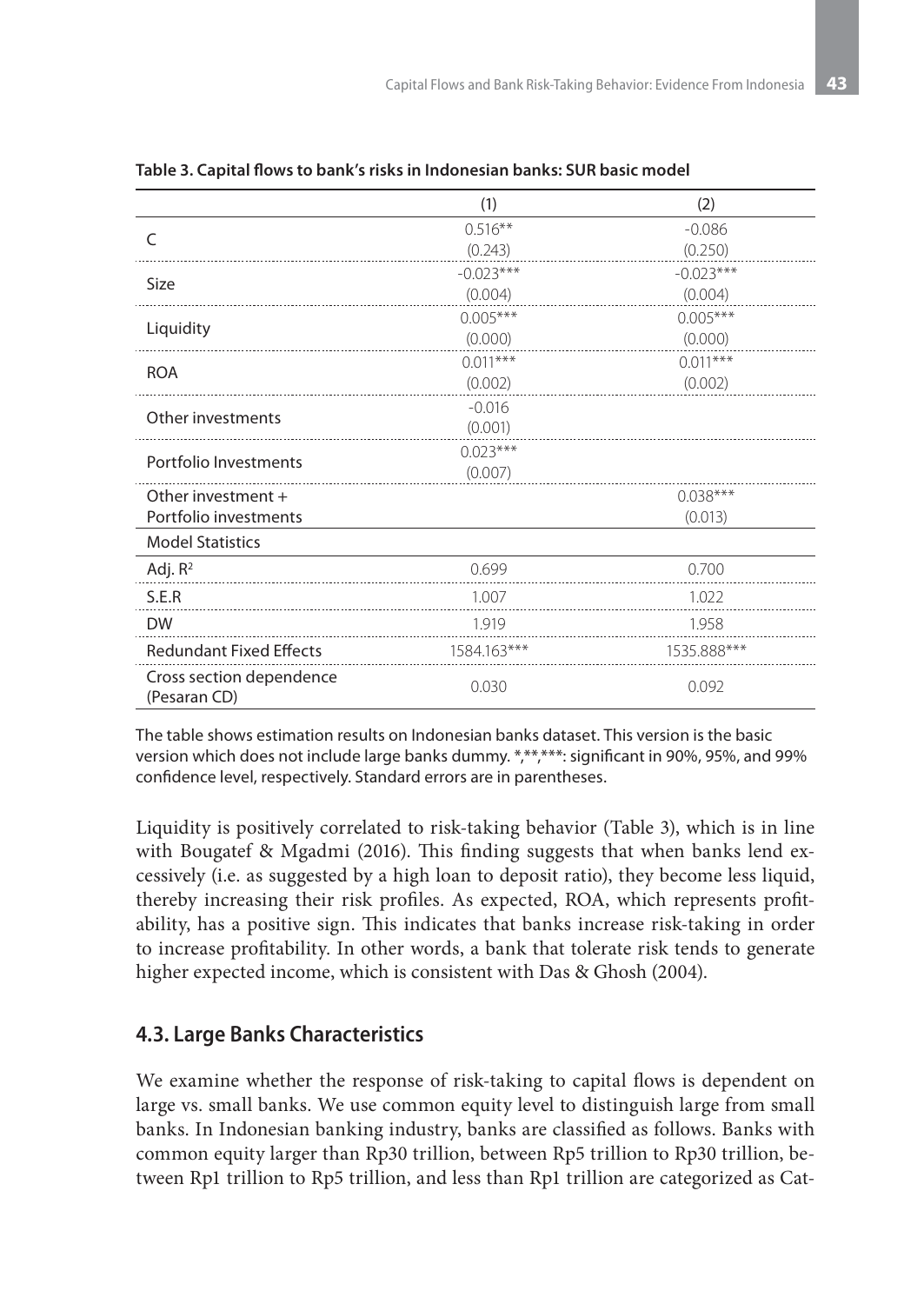egory 4, Category 3, Category 2 and Category 1 banks, respectively.10 For simplicity, this study designates 'large banks' as Category 4 banks, while the rest are 'small banks'. Accordingly, a dummy variable, *LargeBanks*, is an indicator of large banks and takes a value of 1 if a bank belongs to Category 4 and 0 otherwise. The results are reported in Table 4.

|                                          | (1)         | (2)           |
|------------------------------------------|-------------|---------------|
| C                                        | $0.444*$    | $-0.152$      |
|                                          | (0.255)     | (0.257)       |
| <b>Size</b>                              | $-0.025***$ | $-0.024***$   |
|                                          | (0.004)     | (0.004)       |
| Liquidity                                | $0.005***$  | $0.005***$    |
|                                          | (0.000)     | (0.000)       |
| <b>ROA</b>                               | $0.011***$  | $0.011***$    |
|                                          | (0.002)     | (0.002)       |
| Other investments                        | $-0.016$    |               |
|                                          | (0.010)     |               |
| Portfolio Investments                    | $0.033***$  |               |
|                                          | (0.007)     |               |
| Other Investments +                      |             | $0.050***$    |
| Portfolio Investments                    |             | (0.016)       |
| Ol*LargeBanks                            | 0.009       |               |
|                                          | (0.019)     |               |
| PI* LargeBanks                           | $-0.027**$  |               |
|                                          | (0.013)     |               |
| (OI+PI)* LargeBanks                      |             | $-0.032$      |
|                                          |             | (0.021)       |
| <b>Model Statistics</b>                  |             |               |
| Adj. $R^2$                               | 0.699       | 0.699         |
| S.E.R                                    | 1.005       | 1.023         |
| <b>DW</b>                                | 1.916       | 1.966         |
| <b>Redundant Fixed Effects</b>           | 1299.453*** | $1260.455***$ |
| Cross section dependence<br>(Pesaran CD) | $-0.079$    | $-0.003$      |

|  | Table 4. Capital flows to banks' risks in Indonesian banks: SUR with large bank differentials |  |
|--|-----------------------------------------------------------------------------------------------|--|
|--|-----------------------------------------------------------------------------------------------|--|

The table shows estimation results on Indonesian banks dataset. This version is the version which includes large banks dummy. \*,\*\*,\*\*\*: significant in 90%, 95%, and 99% confidence level, respectively. Standard errors are in parentheses.

<sup>&</sup>lt;sup>10</sup> This categorization is called BUKU (Bank Umum Kegiatan Usaha) in Indonesia. This is based on the common equity level.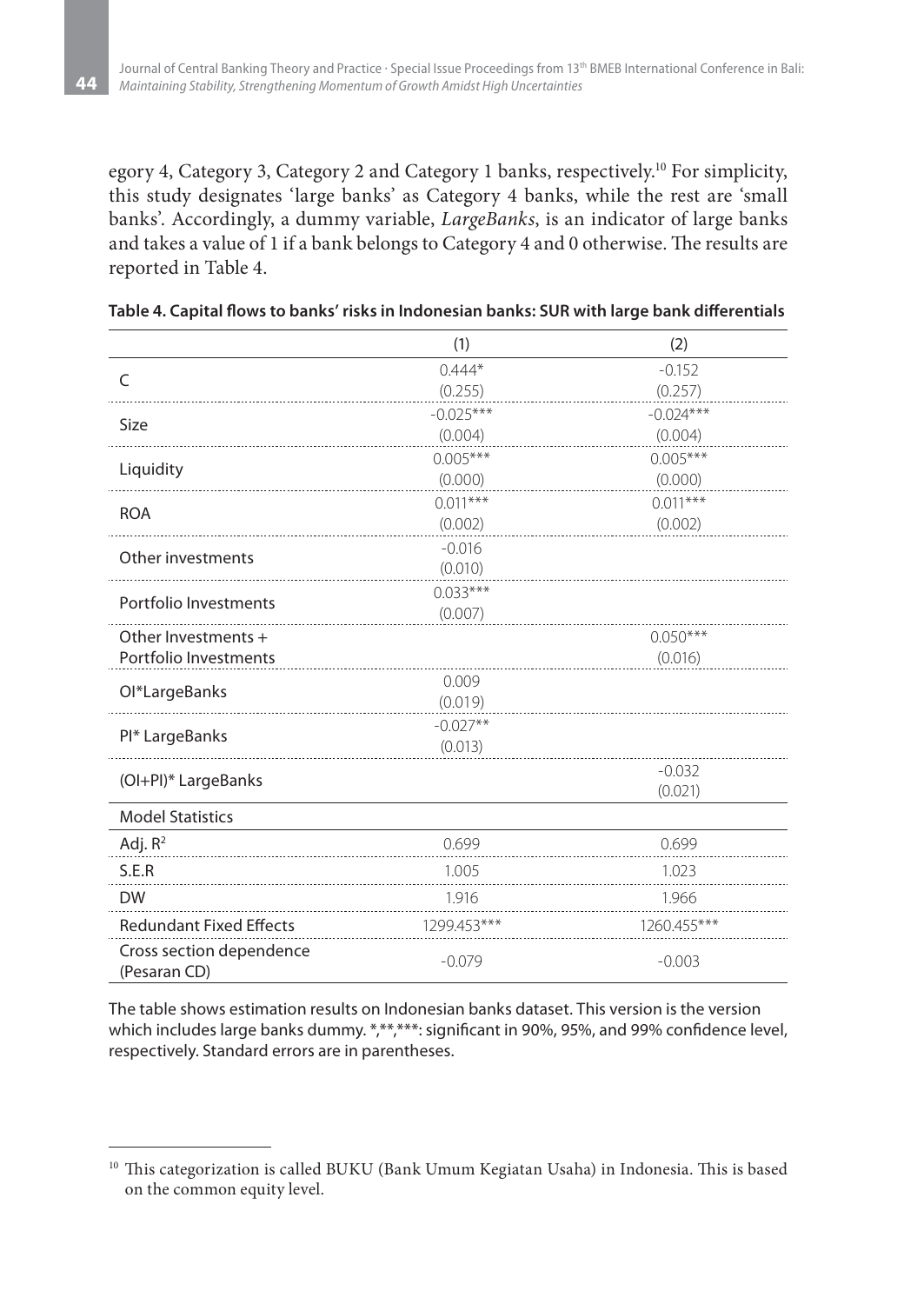Table 4 shows that portfolio investment and other investments are statistically significant. That is, both investments increase risk-taking behavior in large and small banks. The impact of portfolio investment on risk-taking behavior is considerably different across large and small banks. Large banks are less likely to make a riskier asset allocation, when compare to small banks, during episodes of portfolio investment inflows. This finding may be driven by the fact that the large bank category (i.e. Category 4) is dominated by state-owned banks. Shleifer & Vishny (1997) and Cornett, Guo, Khaksari, & Tehranian (2010) point out that the performance of stateowned banks is inferior to privately-owned banks, which can be attributed to the lack of motivation by state-owned banks to maximized profit. Our finding is perhaps consistent with these studies.

Recall that we employ risk-weighted assets to total assets to measure bank risk-taking behavior rather than the anticipation of credit risk. The estimated coefficients of the other control variables are generally in line with standard expectations. The liquidity factor and the profitability ratio are positively associated with risk-taking behavior, while bank size is negatively related to risk-taking behavior. These estimates are qualitatively similar to the main estimates of the preceding section (see Table 3 and 4).

### **4.4. Multi-Country Estimations**

We now turn to the multi-country analysis. The estimates are based on a different dataset and estimators (see details in Section 3). We employ 11 emerging market economies and a bank-level dataset spanning 2010Q1 to 2017Q3. We introduce a single period lag of risk-taking as an explanatory variable in order to account for the dynamic effect of bank risk-taking. Hence, we use a dynamic panel estimator to sidestep the dynamic panel bias, when estimating our dynamic specification.<sup>11</sup> Aside this, the dynamic panel estimator overcomes potential endogeneity in capital flows and controls. At the multi-country level, the data is less prone to cross-sectional correlations. Therefore, the SUR method may be irrelevant. For robustness, we present fixed-effect estimates alongside the dynamic panel estimates. The results are reported in twofold: estimates with portfolio investment and other investments; and estimates with sum of the two variables.

 $11$  The lag dependent variable is significant in all specifications.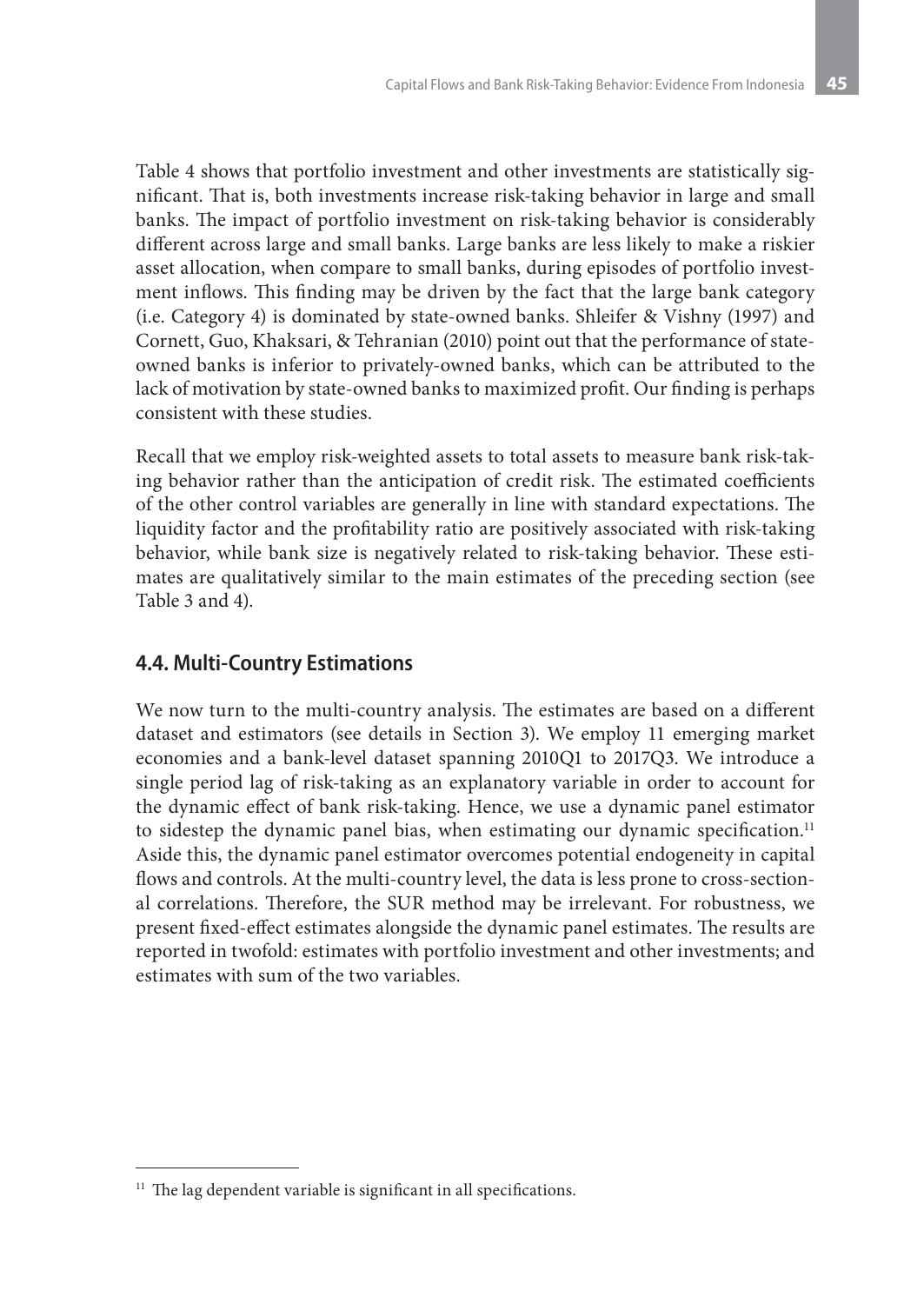|                         | (1)         | (2)         |
|-------------------------|-------------|-------------|
| $\subset$               | $0.823***$  | $0.823**$   |
|                         | (0.036)     | (0.035)     |
| <b>Size</b>             | $-0.100***$ | $-0.100***$ |
|                         | (0.038)     | (0.038)     |
| Liquidity               | $0.005***$  | $0.005***$  |
|                         | (0.000)     | (0.000)     |
| <b>ROA</b>              | $-0.039$    | $-0.043$    |
|                         | (0.157)     | (0.153)     |
| Other investments       | 0.030       |             |
|                         | (0.029)     |             |
| Portfolio Investments   | $0.052**$   |             |
|                         | (0.020)     |             |
| Other Investments +     |             | $0.042*$    |
| Portfolio Investments   |             | (0.021)     |
| <b>Model Statistics</b> |             |             |
| Adj. $R^2$              | 0.404       | 0.457       |
| S.E.R                   | 0.236       | 0.235       |
| Hausman test (prob)     | 0.01        | 0.01        |

#### **Table 5. Panel multi-country fixed-effects results**

The table shows estimation results on emerging markets dataset. This uses a least square based fixed effect regressor with cross-sectional effects. \*,\*\*,\*\*\*: significant in 90%, 95%, and 99% confidence level, respectively. Standard errors are in parentheses.

The Hausman test result shows that the fixed-effect estimates are preferable (Table 5). The fixed-effect estimates, reported in Table 5, indicate that portfolio investment raises risk-taking behavior. In other words, global liquidity is an important contributor to the variation in risk-taking behavior within emerging market economies. Other investments are not statistically significant, and do not determine risk-taking behavior, based on the fixed-effects estimates. The combined capital flows (i.e. portfolio plus other investments) are a significant determinant of risk-taking behavior—again, signaling the importance of portfolio investment in this relationship.

The dynamic panel estimates suggest that the dynamic panel bias is eliminated. This is seen from the Arellano-Bond AR(2) statistic, which is insignificant in both specifications (Table 6). The Sargan test statistic indicates that instruments are statistically exogenous in both specifications. The instruments are, therefore, valid. The dynamic panel estimates are qualitatively similar to the fixed-effect estimates. Specifically, portfolio investment enhances risk-taking behavior. Other investments do not contribute to risk-taking.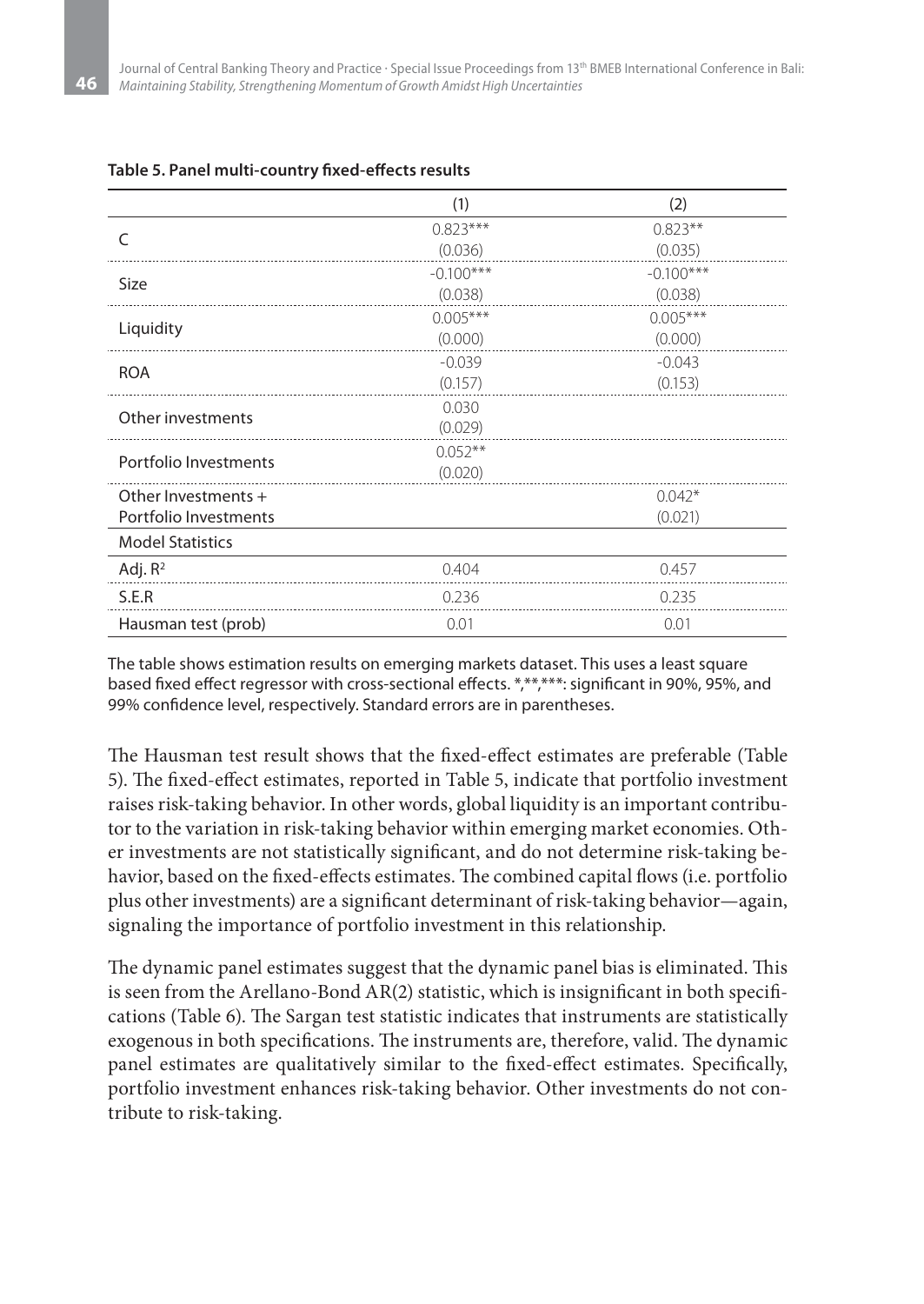|                            | (1)         | (2)         |
|----------------------------|-------------|-------------|
| C                          |             |             |
| <b>Size</b>                | $-0.010***$ | $-0.010***$ |
|                            | (0.004)     | (0.004)     |
| Liquidity                  | $0.001***$  | $0.001***$  |
|                            | (0.000)     | (0.000)     |
| <b>ROA</b>                 | $-0.003$    | $-0.002$    |
|                            | (0.009)     | (0.008)     |
| Other investments          | 0.006       |             |
|                            | (0.006)     |             |
| Portfolio Investments      | $0.012**$   |             |
|                            | (0.007)     |             |
| Other Investments +        |             | $0.009*$    |
| Portfolio Investments      |             | (0.021)     |
| Lag risk                   | $0.979***$  | $0.980***$  |
|                            | (0.007)     | (0.007)     |
| <b>Model Statistics</b>    |             |             |
| Adj. $R^2$                 | 0.461       | 0.433       |
| S.E.R                      | 0.558       | 0.570       |
| Arrelano Bond AR(2) (prob) | 0.962       | 0.977       |
| Sargan test (prob)         | 0.833       | 0.865       |

**Table 6. Panel multi country estimation results – dynamic panel**

The table shows estimation results on emerging markets dataset. This uses a Arellano-Bond dynamic panel regressor, with cross-sectional effects. \*, \*\*, \*\*\*: significant in 90%, 95%, and 99% confidence level, respectively. Standard errors are in parentheses. Instruments include lags of all independent variables, as well as second lag of dependent variable.

A closer look at the dynamic panel estimates show that they are much smaller than the fixed-effect estimates. This is due to the presence of the lag dependent variable, which imply that the estimated parameters in the dynamic panel model are shortterm. By normalizing these short-term parameters with the estimated lag dependent variable parameter, we obtain the implied long-term parameters. Table 7 shows the long-term parameters implied by the dynamic panel model, which are very similar to the fixed-effect estimates. The statistical significances are similar as well.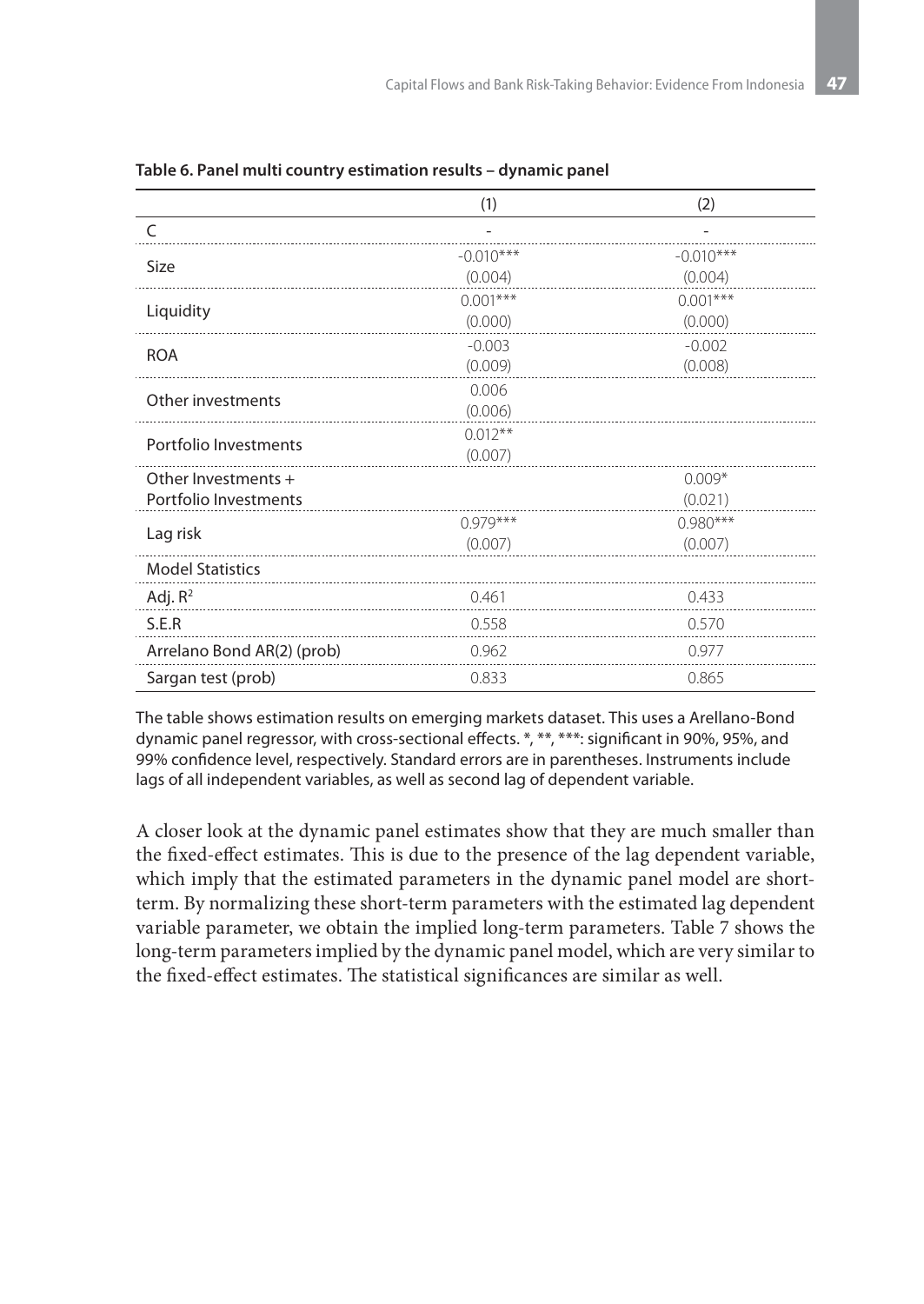#### **Table 7. Selected fixed effect parameters and implied long term parameters of dynamic panel**

|                       | Fixed effect | Implied long term dynamic panel |
|-----------------------|--------------|---------------------------------|
| Other investments     | 0.030        | 0.028                           |
|                       | (0.029)      |                                 |
| Portfolio investments | $0.052**$    | $0.058**$                       |
|                       | (0.020)      |                                 |
| Other Investments $+$ | $0.042*$     | $0.043*$                        |
| Portfolio Investments | (0.021)      |                                 |

The table shows comparison of fixed effect parameters and implied long term parameters from dynamic panel estimates. The implied long term parameters are calculated via lag dependent parameters.

# **5. Concluding Remarks**

This paper investigates the response of bank risk-taking behavior to capital inflows. We consider two types of liquid capital inflows, namely portfolio investment and other investments, excluding fixed investment. Our specifications controls for characteristics including bank size, liquidity, and profitability. The analysis is carried out in two stages. The first analyses capital flows and risk-taking at a single-country bank-level, using 15 publicly listed Indonesian banks over the period of 2010Q1 to 2017Q3. Based on a SUR estimator, we find that portfolio investment is the component of capital inflows relevant to risk-taking. In particular, an increase in portfolio investment leads to an increase in risk-taking. Other investments are not relevant. We further find that the response of risk-taking to capital inflows varies across large and small banks. Following an increase in portfolio investment, large banks are less aggressive to shifting towards riskier asset allocations when compare to small banks. An explanation is that the majority of large banks in Indonesia are state-owned, and therefore tend to be more conservative.

Our second analysis uses multi-country industry-level quarterly dataset over the period of 2010Q1 to 2017Q3. Using dynamic panel estimators, we find the multicountry estimates to be consistent with the single-country ones. That is, portfolio investment is the only component of capital inflows determining bank risk-taking behavior. These estimates remain consistent using a fixed-effect estimator. Hence, our Indonesian estimates translate to other emerging market economies.

The findings imply that during periods of large capital inflows, policy-makers should put measures in place to safeguard the financial system from excessive risk-taking. Without precautionary measures in place during such times, the monetary authority may fail to realize its policy targets. Risk-taking behavior is associated with financial cycles, and consequently business cycles. Therefore, to some extent it may be neces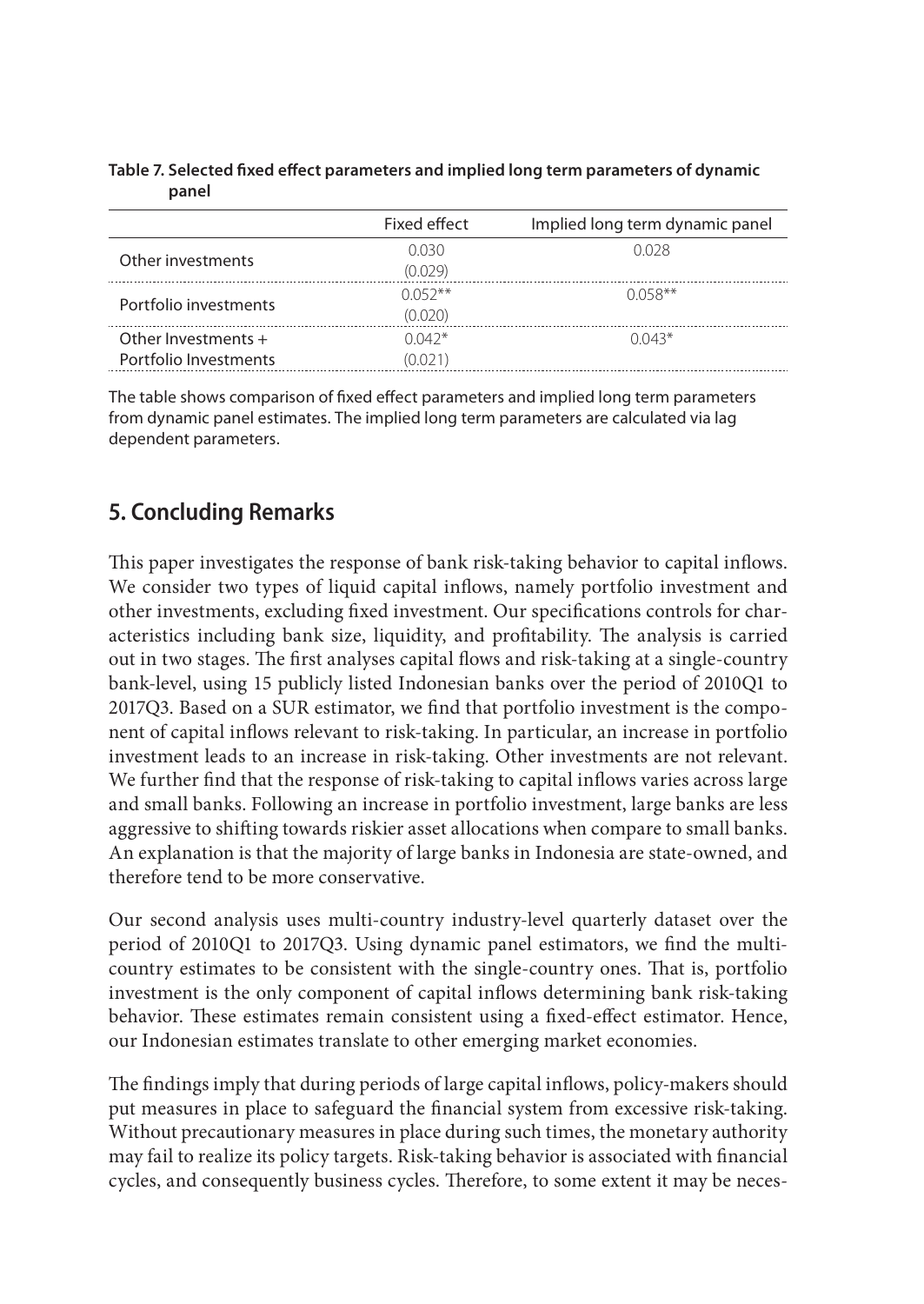sary to shift the monetary policy stance in order to contain capital inflow surges. A relevant question is: how much risk-taking behavior should be allowed in the economy? The answer to this question is beyond the scope of this paper.

In the micro context, during periods of large capital inflows, bank supervisors should pay more attention to small banks in particular since their risk-taking behavior is more sensitive to capital inflows. Accordingly, a policy response via macroprudential policy, which is able to target a subset of banks with certain characteristics, is in order. One policy example is to relate bank size with high quality asset requirements, particularly during period of large capital inflows. This also suggests the need for macroprudential capital buffer.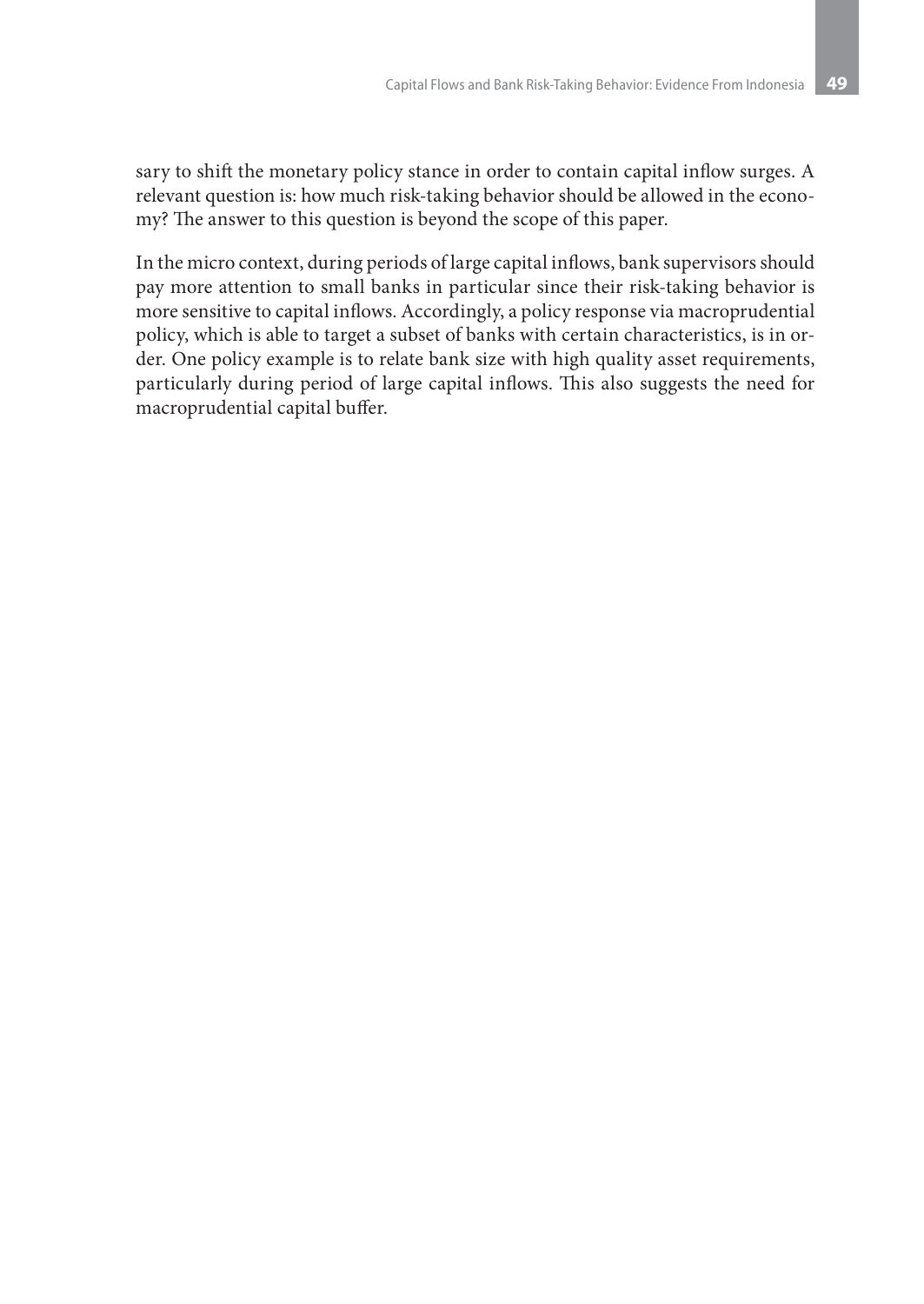# **References**

- 1. Abdullah, P., Bary, P., Astrayuda, I., & Sya'banni, R. E. (2016). Monetary Policy After Global Financial Crisis: Institutional Changes and Risk-Taking Behavior. Bank Indonesia Working Paper 1
- 2. Ahmed, S., and Zlate, A. (2014). Capital Flows to Emerging Market Economies: A Brave New World?. *Journal of International Money and Finance, 48*, 221-248.
- 3. Altunbas, Y., Carbo, S., & Machrouh, F. (2007). Examining The Relationships Between Capital, Risks and Efficiency In European Banking. *European Finance Management, 13*, 49-70.
- 4. Angeloni, I., Faia, E., & Duca, M. L. (2015). Monetary Policy and Risk Taking. *Journal of Economic Dynamics & Control, 52*, 285–307.
- 5. Angelopoulou, E. and Gibson, H. D. (2009). The Balance Sheet Channel of Monetary Policy Transmission: Evidence from the United Kingdom. *Economica, 76*, 675-703.
- 6. Apergis, N., (2019) Financial vulnerability and income inequality: New evidence from OECD countries, *Bulletin of Monetary Economics and Banking*, 21, 395-408.
- 7. Arellano, M., & Bond, S. (1991). "Some Tests of Specification for Panel Data: Monte Carlo Evidence and an Application to Employment Equations. *Review of Economic Studies, 58*, 277.
- 8. Ariefianto, M. D., & Soepomo, S. (2013). Risk Taking Behavior of Indonesian Banks: Analysis on the Impact of Deposit Insurance Corporation Establishment. *Bulletin of Monetary Economics and Banking 15*, 3-25.
- 9. Borio, C., & Disyatat, P. (2010). Global Imbalances and the Financial Crisis: Reassessing the Role of International Finance. *Asian Economic Policy Review, 5*, 198-216.
- 10. Borio, C., & Zhu, H. (2012). Capital Regulation, Risk-Taking and Monetary Policy: A Missing Link in the Transmission Mechanism. *Journal of Financial Stability, 8*, 236-251.
- 11. Bougatef, K., & Mgadmi, N. (2016). The Impact of Prudential Regulation on Bank Capital and Risk-Taking: The Case of MENA Countries. *The Spanish Review of Financial Economics, 14*, 51–56.
- 12. Bourgain, A., Pieretti, P., & Zanaj, S. (2012). Financial Openness, Disclosure and Bank Risk-Taking in MENA Countries. *Emerging Markets Review*, 13(3), 283-300.
- 13. Bruno, V. & Shin, H. S. (2015a). Capital Flows and The Risk-Taking Channel of Monetary Policy. *Journal of Monetary Economics, 71*, 119–132.
- 14. Bruno, V. & Shin, H. S. (2015b). Cross-Border Banking and Global Liquidity. *Review of Economic Studies, 82*, 535–564.
- 15. Bui, T. D. & Bui, H. T. M. (2019). Threshold Effect of Economic Openness on bank risk-taking: Evidence from Emerging Markets. *Economic Modelling*, https://doi.org/10.1016/j.econmod.2019.11.013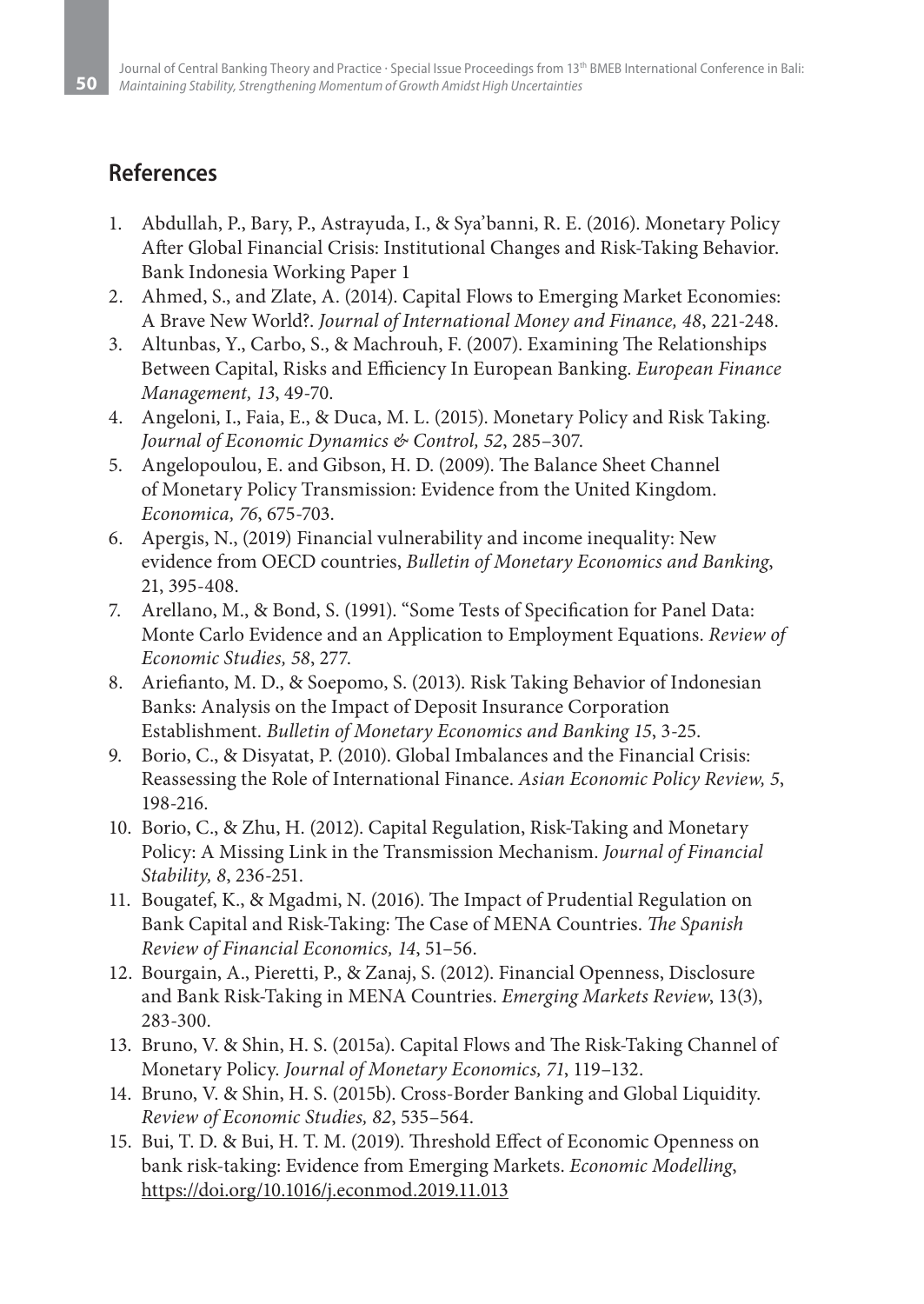- 16. Claessens, S., Kose, M. A., Laeven, L., Valenci, F. (2013). Understanding Financial Crises: Causes, Consequences, and Policy Responses. *Center for Applied Macroeconomic Analysis Working Paper*, 5.
- 17. Cornett, M. M., Guo, L., Khaksari, S., & Tehranian, H. (2010) The Impact Of State Ownership On Performance Differences In Privately-Owned Versus State-Owned Banks: An International Comparison. *Journal Finance Intermediation*, 19, 74–94.
- 18. Cubillas, E., & González, F. (2014). Financial Liberalization and Bank Risk-Taking: International Evidence. *Journal of Financial Stability, 11*, 32–48.
- 19. Curcuru, S. E., Kamin, S. B., Li, C., & Rodriguez, M. (2018). International Spillovers of Monetary Policy: Conventional Policy vs. Quantitative Easing. *FRB International Finance Discussion Paper*, 1234.
- 20. Das, A., & Ghosh, S. (2004). The Relationship Between Risk and Capital: Evidence from Indian Public Sector Banks. University Library of Munich. Germany. 0410006 (2004).
- 21. Du, D. & Rousse, W. (2018) Foreign Capital Flows, Credit Spreads, and the Business Cycle. *Journal of International Financial Markets, Institutions & Money, 57*, 59–79.
- 22. European Central Bank (2000) Asset Prices and Banking Stability. European Central Bank. Frankfurt.
- 23. Fernández, A., Klein, M.W., Rebucci, A., Schindler, M., and Uribe, M. (2016). Capital Control Measures: A New Dataset. *IMF Economic Review, 64*, 548–574.
- 24. Ghilardi, M.F., & Peiris, S. J. (2014). Capital Flows, Financial Intermediation and Macroprudential Policies, IMF Working Paper 4, 157
- 25. Hamid, B. A., Azmi, W., and Ali, M. (2020). Bank Risk and Financial Development: Evidence From Dual Banking Countries. *Emerging Markets Finance and Trade, 56*, 286–304.
- 26. Harahap, B. A., Bary, P., Panjaitan, L. N., & Satyanugroho, R. (2016). Spillovers of United States and People's Republic of China Shocks on Small Open Economies: The Case of Indonesia, Asian Development Bank Working Paper 616
- 27. Harahap, B. A., & Bary, P. (2017a). Spillover Effects of Global Liquidity on Indonesia, in Tillmann, P. (Ed) Global Liquidity and the Impact on SEACEN Economies. SEACEN Research Centre.
- 28. Harahap, B. A., & Bary, P. (2017b). Macrofinancial Linkages: Pendekatan Finance Output Gap dan Analisis Interaksi Aktor Ekonomi. Laporan Hasil Penelitian Bank Indonesia.
- 29. Harahap, B. A., Rumondor, B. Y., Kusuma, A. C. M., & Idham (2017). Rambatan Siklus Keuangan dan Siklus Ekonomi Global Terhadap Siklus Domestik dan Kerentanan Risiko Eksternal Indonesia. Laporan Hasil Penelitian Bank Indonesia.
- 30. Ibrahim, M., (2019a) Finance and inequality in eight Asian countries: Does size matter? *Bulletin of Monetary Economics and Banking, 21*, 33–56.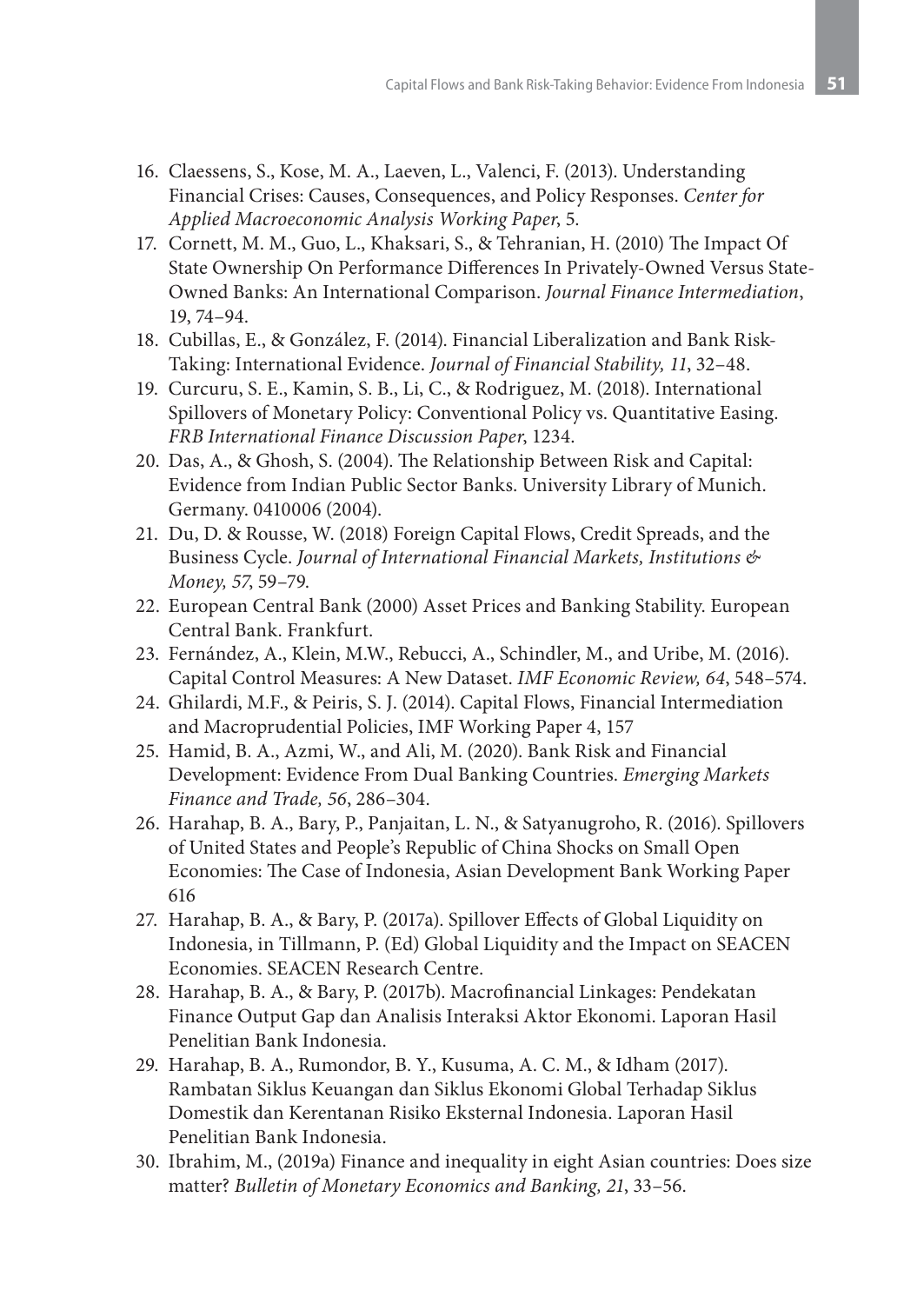- 31. Ibrahim, M., (2019b) Capital regulation and Islamic banking performance: A panel evidence, *Bulletin of Monetary Economics and Banking, 22*, 47–68.
- 32. Igan, D.O, Kutan, A. M. & Mirzae, A. (2016). Real Effects of Capital Inflows in Emerging Markets, IMF Working Papers 16, 235
- 33. Igan, D. O., & Tan, Z. (2015). Capital Inflows, Credit Growth, and Financial Systems, IMF Working Paper 15, 193
- 34. Indonesia Financial Services Authority (2016). Indonesian Financial Services Sector Master Plan 2015-2019. Jakarta: Indonesia Financial Services Authority.
- 35. Juhro, S. & Iyke, B. N. (2019). Monetary Policy and Financial Conditions in Indonesia. *Bulletin of Monetary Economics and Banking, 21(3)*, 283–302.
- 36. Kim, S., & Yang, D. Y. (2011). The Impact of Capital Inflows on Asset Prices in Emerging Asian Economies: Is Too Much Money Chasing Too Little Good?. *Open Economies Review, 22*, 293-315.
- 37. Lane, Philip R. & McQuade, P. (2015). Domestic Credit Growth and International Capital Flows. European Central Bank Working Paper 1566.
- 38. Li., S, (2019). Quality of Bank Capital, Competition, and Risk-Taking: Some International Evidence, *Emerging Markets Finance and Trade*, DOI: 10.1080/1540496X.2019.1696189.
- 39. Lipschitz, L., Lane, T., & Mourmouras, A. (2011). Capital Flows to Transition Economies: Master or Servant?. IMF Working Paper 2
- 40. Mahdi, I. B. S & Abbes, M. B (2018). Relationship between Capital, Risk and Liquidity: a Comparative Study between Islamic and Conventional Banks in MENA Region. *Research in International Business and Finance, 45*, 588–596.
- 41. Mulyaningsih, T., Daly, A., & Miranti, R., (2016) Nexus of competition and stability: Case of banking in Indonesia, *Bulletin of Monetary Economics and Banking, 18*, 333-350.
- 42. Nickell, S. (1981). Biases in Dynamic Models with Fixed Effects. *Econometrica, 49*, 1417-26.
- 43. Padhan, R., & Prabheesh, K. P. (2019). Effectiveness of Early Warning Models: A Critical Review and New Agenda for Future Direction. *Bulletin of Monetary Economics and Banking*, 22, 457-484.
- 44. Pandolfi, L. & Williams, T. (2019). Capital Flows and Sovereign Debt Markets: Evidence from Index Rebalancings. *Journal of Financial Economics, 132*, 384– 403.
- 45. Park, D, Ramayand A. & Shin, K. (2016). Capital Flows During Quantitative Easing: Experiences of Developing Countries, *Emerging Markets Finance and Trade, 52*, 886–903.
- 46. Prasetyo, H. & Sunaryo, S., (2015) The branch expansion and the performance of the banks: The case of Indonesia, *Bulletin of Monetary Economics and Banking, 18*, 85-106.
- 47. Rime, B. (2001). Capital Requirements and Bank Behavior: Empirical Evidence from Switzerland. *Journal of Banking and Finance, 25*, 789–805.